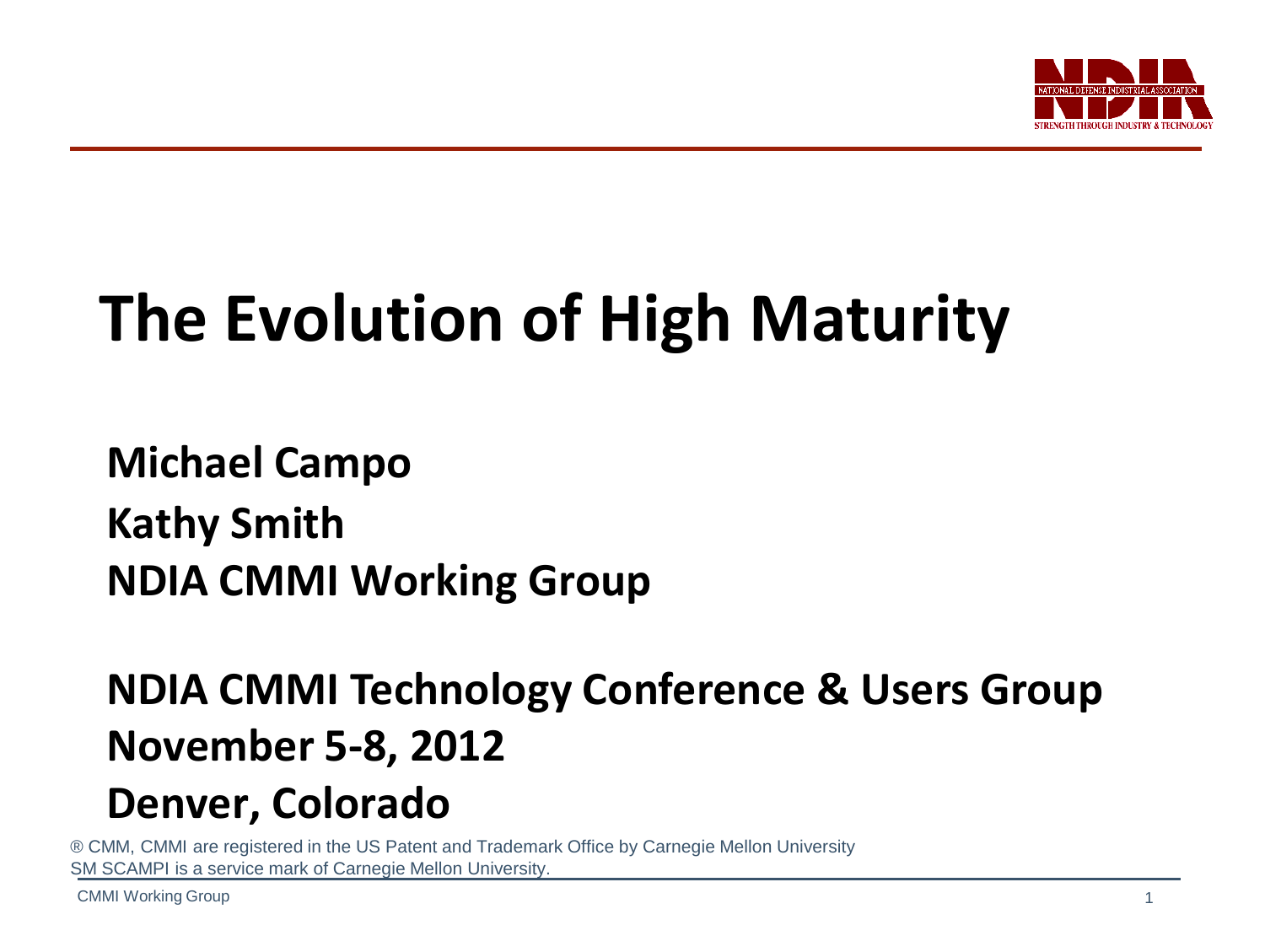



- **Introduction**
- **In the Beginning…**
- **SW CMM**
- **CMMI V1.1**
- **CMMI V1.2**
- **CMMI V1.3**
- **The Future of High Maturity**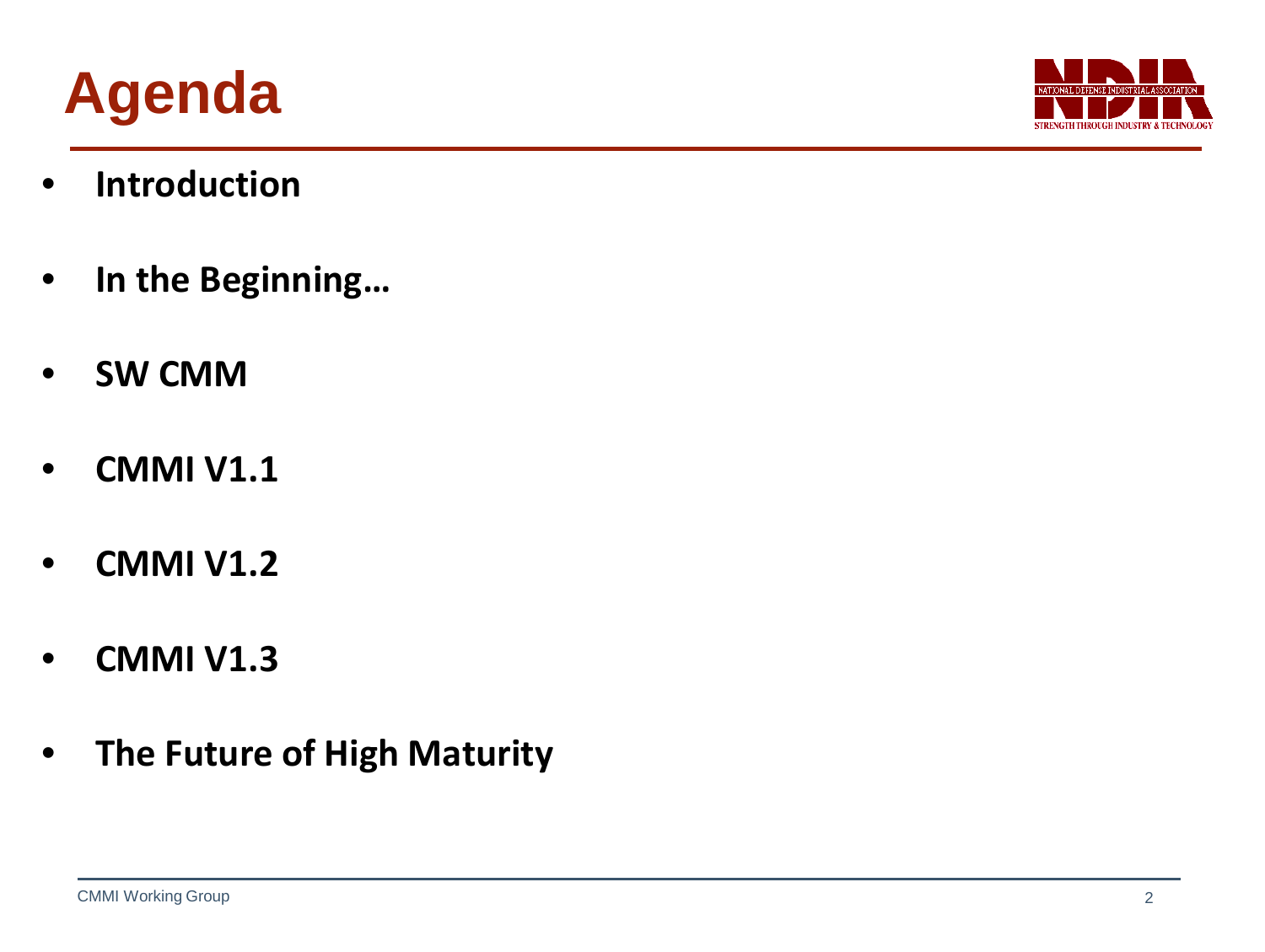### **Introduction**

**"High Maturity" has always been "special" in the world of capability maturity models.**

**High maturity concepts have been debated since the expression was first introduced.**

**This presentation will examine the evolution of high maturity principles and practice, from SW CMM days to its present CMMI incarnation and possible future states.**



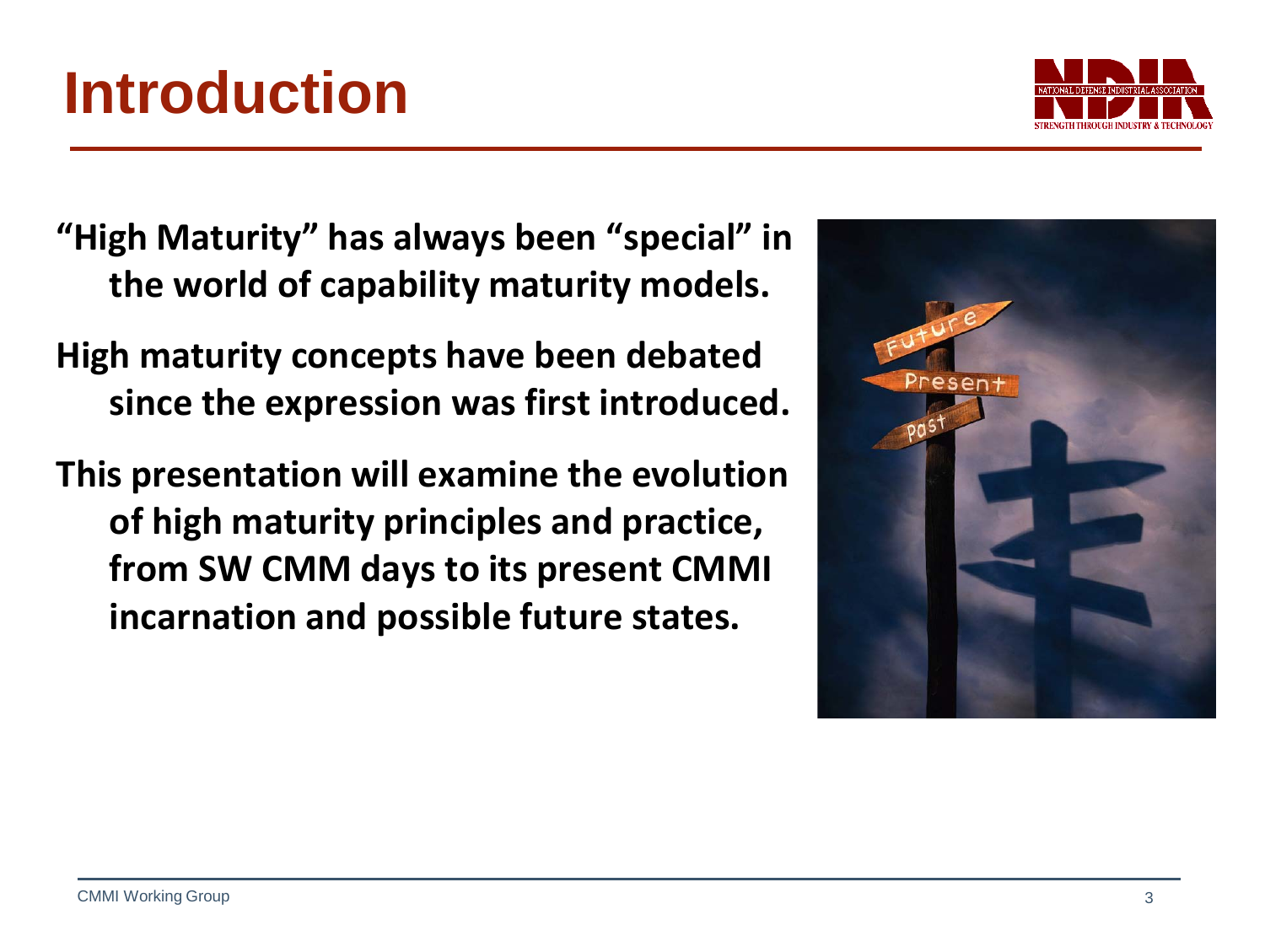## **In the Beginning….**



### **Watts Humphrey – Managing the Software Process1 - 1989**

- Included the "Managed" and the "Optimizing" Processes
- Described "control charts" with UCL and LCL set at 2 std dev.
- Software Quality Models
	- − "To make an accurate quality estimate, it is essential to have a quality model. While this need not be an explicit mathematical model, it should identify the basic assumptions behind the estimates."

### **The first mention of the expression "high maturity"….?**

- SW CMM2 , 1994
- "A High-Maturity Example: Space Shuttle Onboard Software"
	- Software Quality Management and Defect Prevention
		- Defect reports per KSLOC during test/release
		- Established confidence intervals for defect detection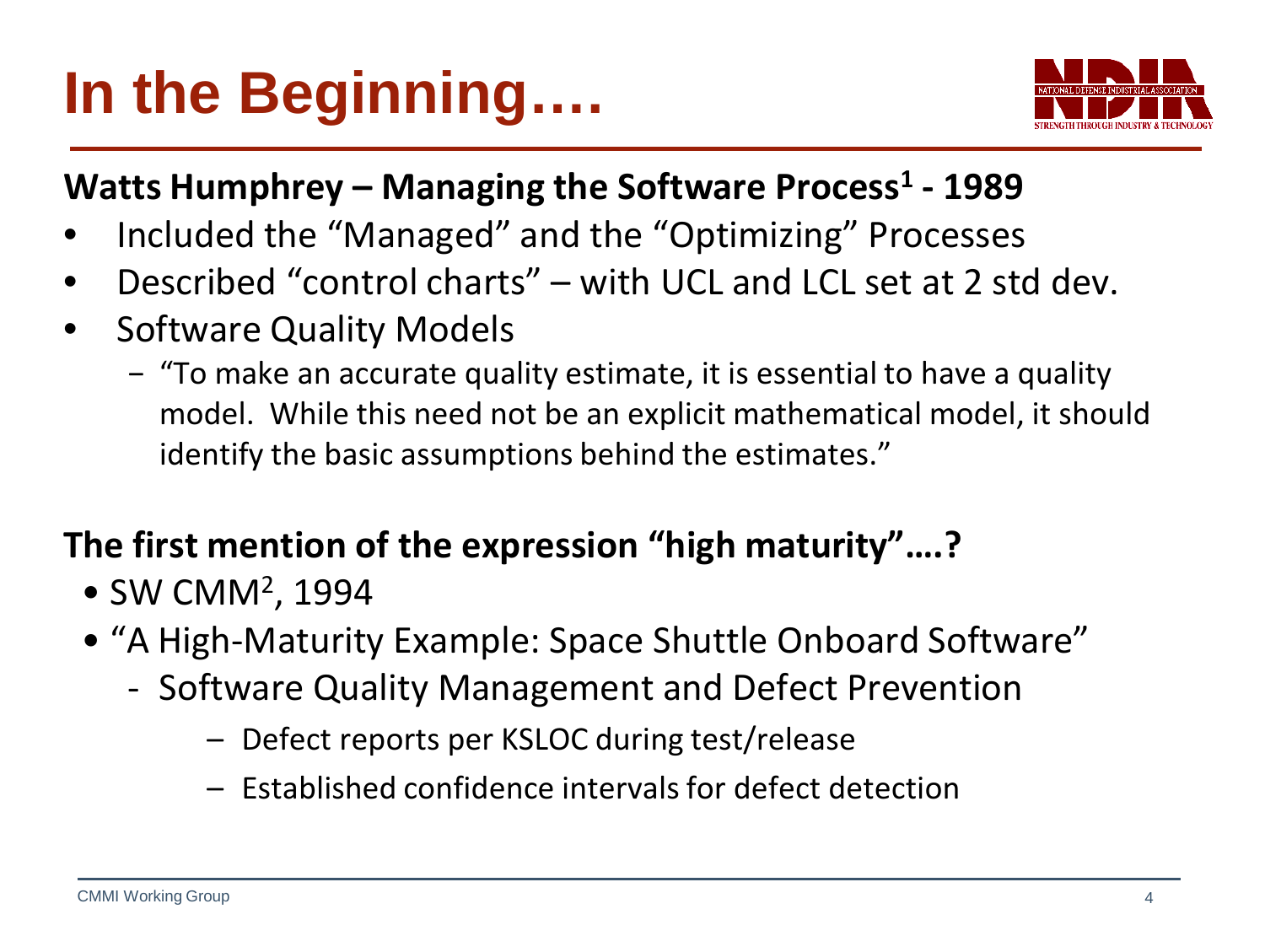## **SW CMM – 1994 (1)**



Set an initial standard of expectations for high maturity in a capability maturity model

### **Key Process Areas**

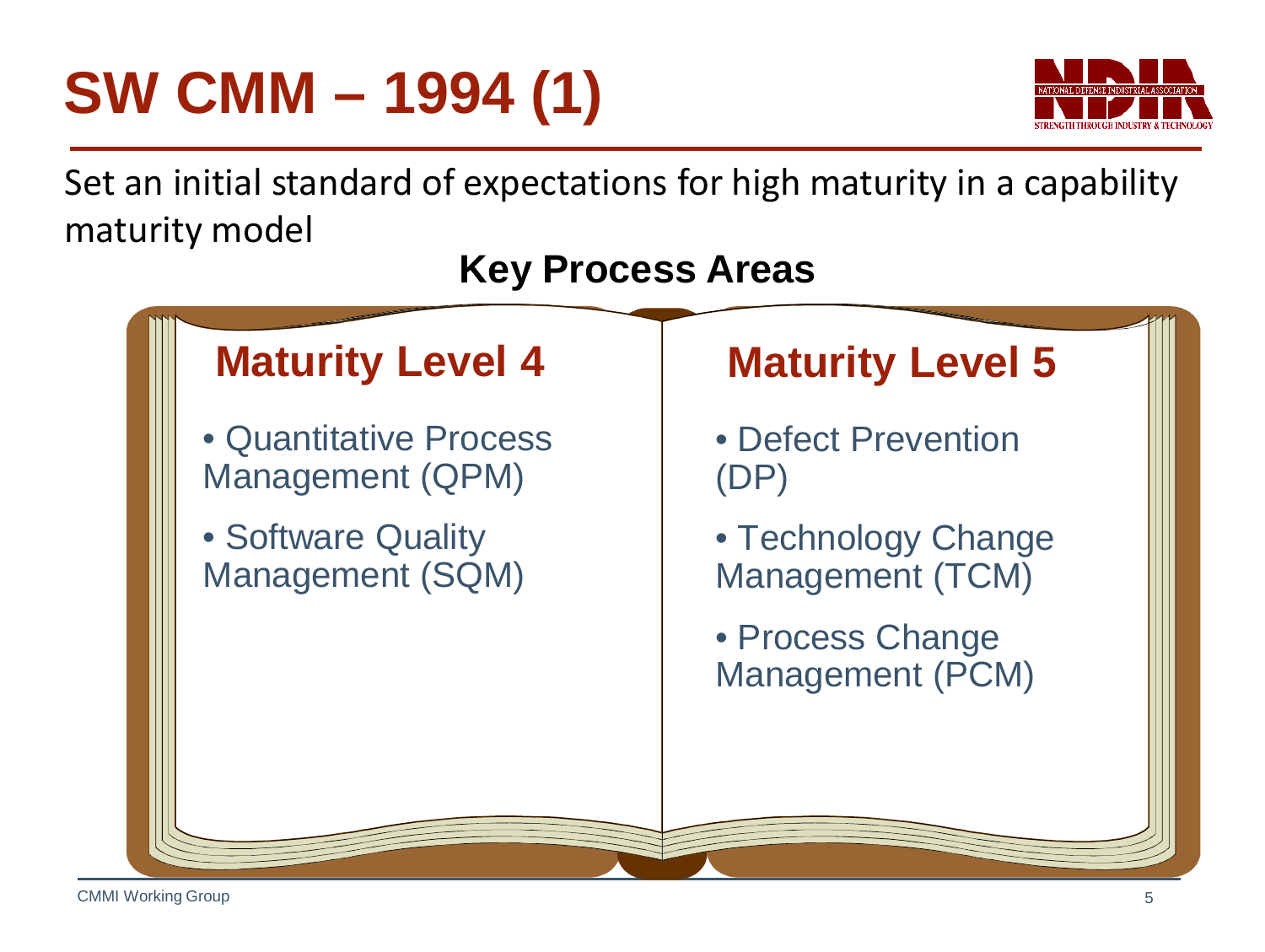# **SW CMM – 1994 (2)**



### Quantitative Process Management

- Organizational and project **goals for performance** established
	- **Process performance is stabilized** within acceptable limits
- Project process performance is controlled quantitatively
	- Expected values for mean and variance are specified for measurements that are used to characterize the process
	- "acceptable limits" for each measurement is defined based on historical data and the project's process performance baseline is defined
	- Actual performance is compared to the "acceptable limits" (example: comparing peer review hours per KLOC to the acceptable limits)
	- Adjustments are made to bring actual performance within the defined acceptable limits
	- The organization collects process performance data from projects and uses thee data to characterize the process capabilty
	- **Examples of analysis techniques: Pareto, trend and scatter diagrams, and control charts**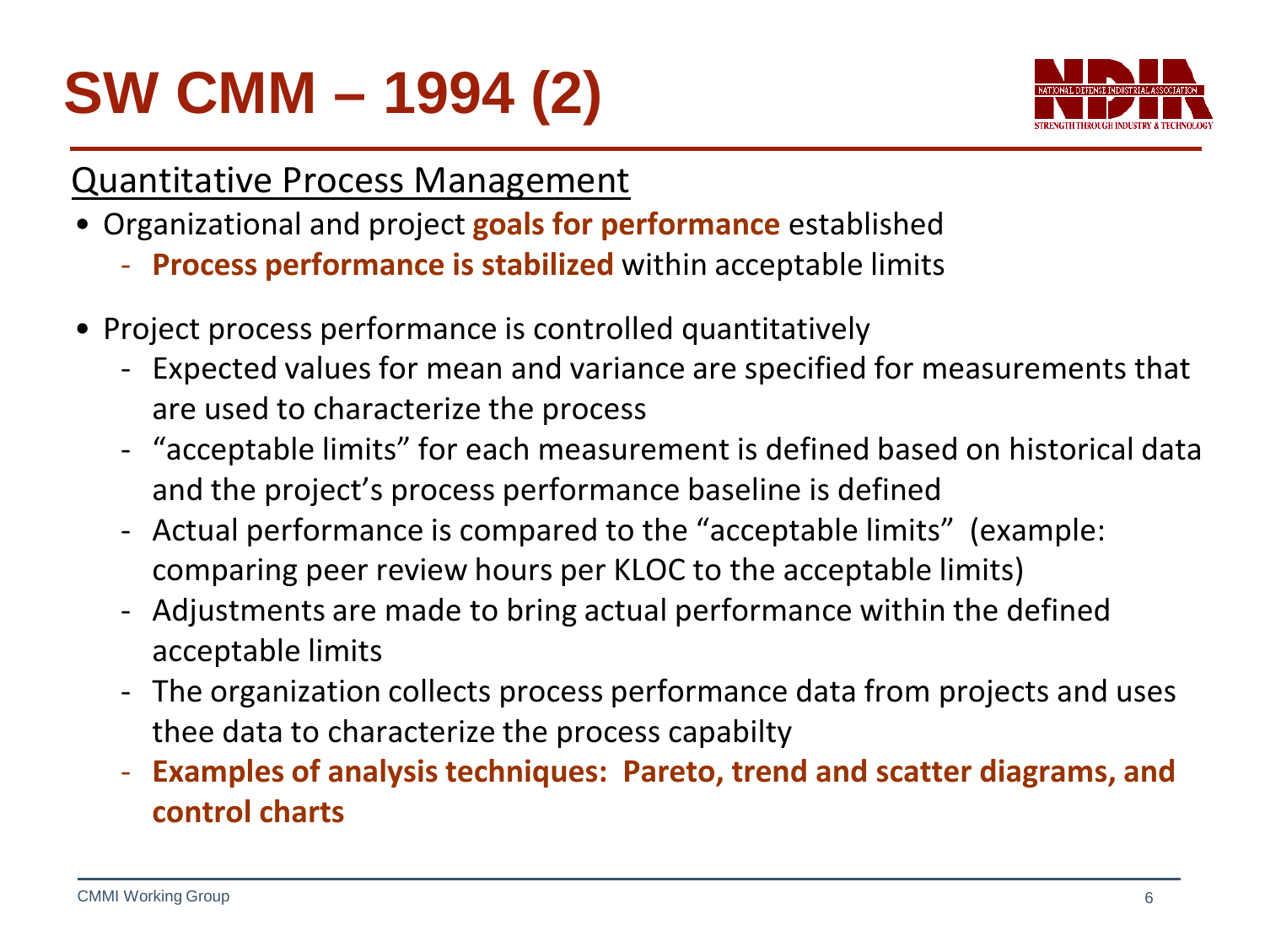## **SW CMM – 1994 (3)**



### Software Quality Management

- **Quantitative quality goals** are defined
	- The capability of the processes to satisfy the quality goals is assessed
- Actual progress towards achieving the quality goals is quantified and managed.
	- Quality goals for each software life cycle stage are defined and documented
	- Actuals are compared to goals on an event driven basis (at each stage of the life cycle) *precursor to MODELS???*

### Defect Prevention

• Focused primarily on root cause analysis of "defects", and resulting actions

### Process Change Management and Technology Change Management

• Focused on tasks for improvement to organizational processes based on business objectives.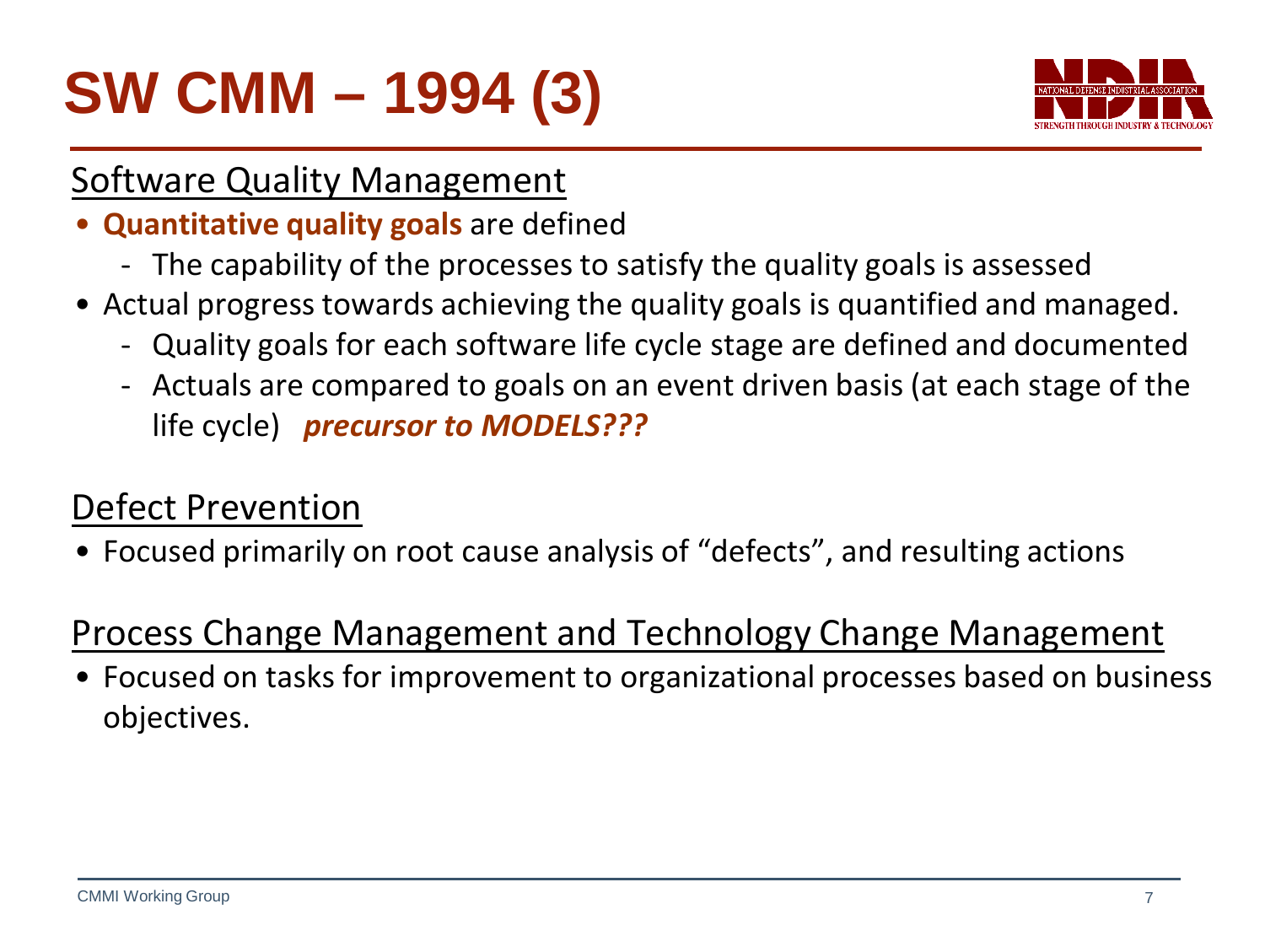

### **Terminology**

- Process performance baseline actual results achieved from following a process (project level)
- Process capability baseline range of expected results achieved by following a specific process. The project process performance baseline data is incorporated, as appropriate, into organizational process capability baselines. (organization level)
- Special cause (of a defect) outside acceptable limits
- Common cause (of a defect) expected result of using the process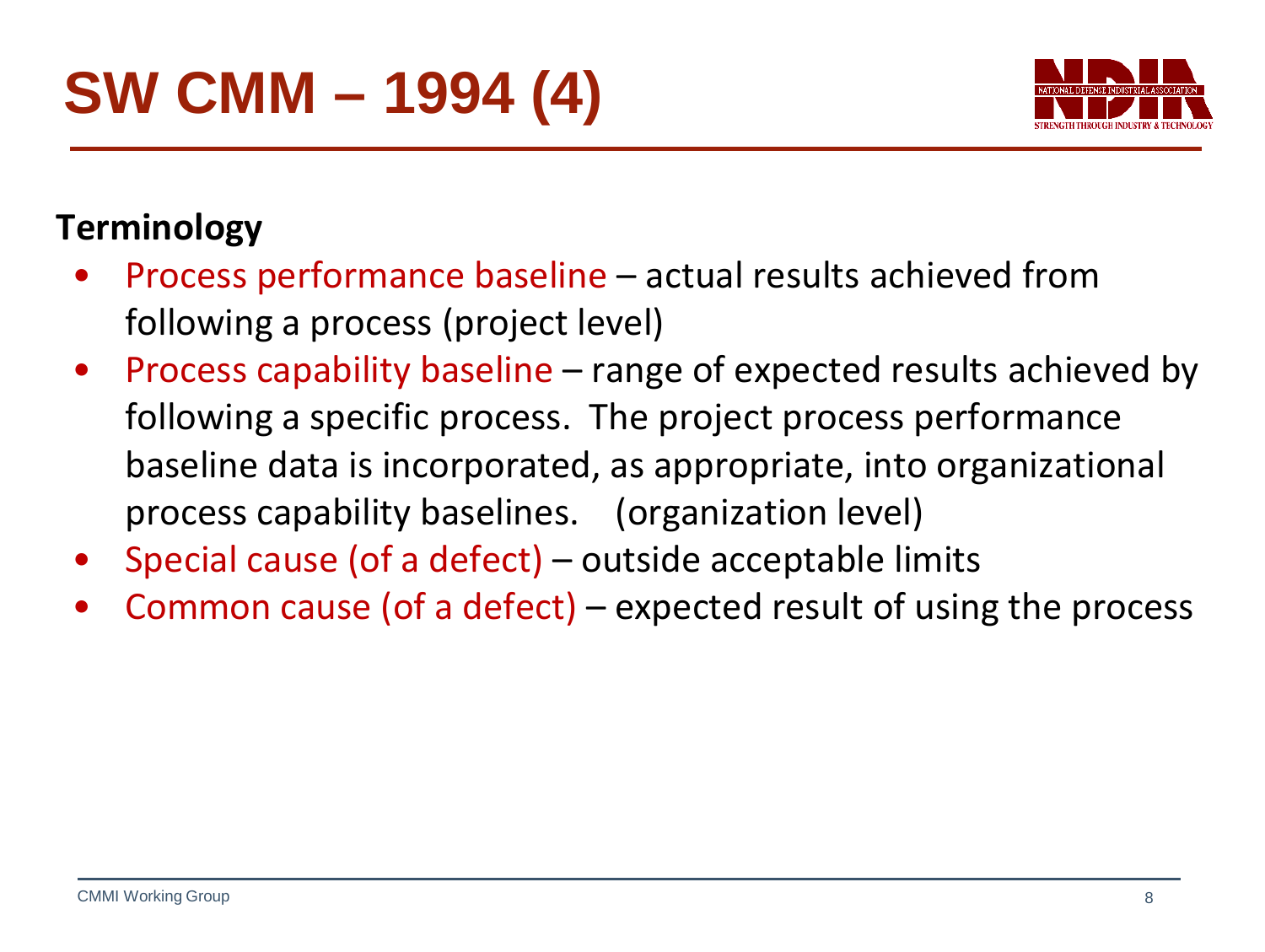## **SW CMM – 1994 (5)**



#### **Issues**

- Assessing a Level 5 Organization: Paulk and Putman<sup>3</sup>
	- QPM Issues
		- Incorrect application of statistical techniques not calculated according to control charting principles or were thresholds set by management
		- Some control limits extremely wide too wide to provide value
	- "Consensus was that although there were some mistakes in the analytical techniques used to control some processes, the general culture of measurement-driven decision making was good, and the analyses, both good and bad, were comparable to those of other Level 4 and 5 organizations."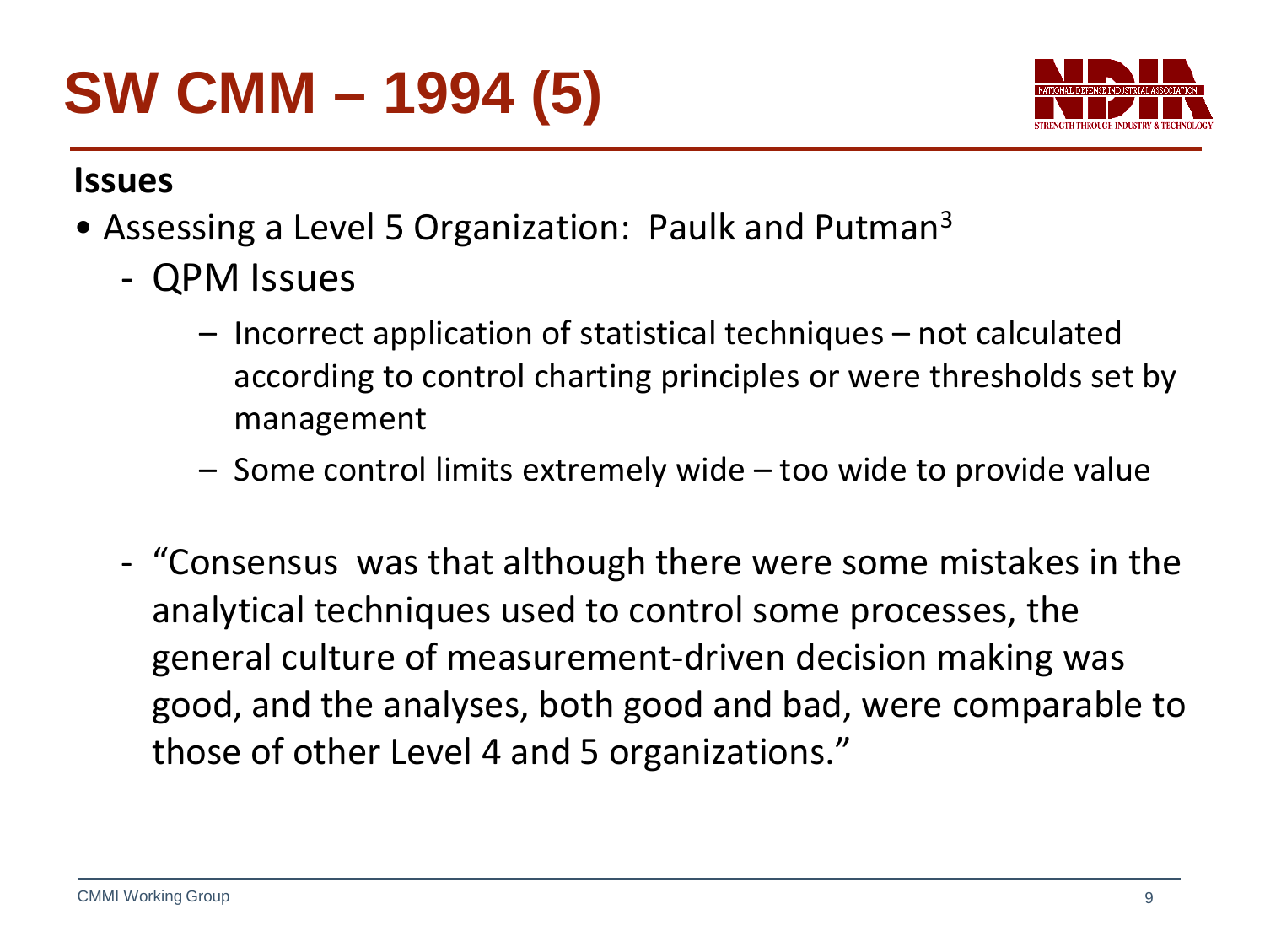## **SW CMM – 1994 (6)**



#### **Issues**

- QPM and SQM mix project and organizational responsibilities
	- SQM focus is SW quality
- DP, TCM not tied to QPM or SQM (no mention of quantitative quality goals or statistical techniques or changes to process capability/performance baselines).
- PCM does mention quantitative quality goals but not statistical techniques or changes to process capability/performance baselines).
- "A conservative stance was taken in defining Maturity Levels 4 and 5 because of the sparsity of Level 4 and 5 organizations. We have learned much about high maturity practices since then, but Levels 4and 5 are not as clearly articulated in Version 1.1 as we might wish."4
- Issues were planned to be addressed in SW CMM V2.0 (never released)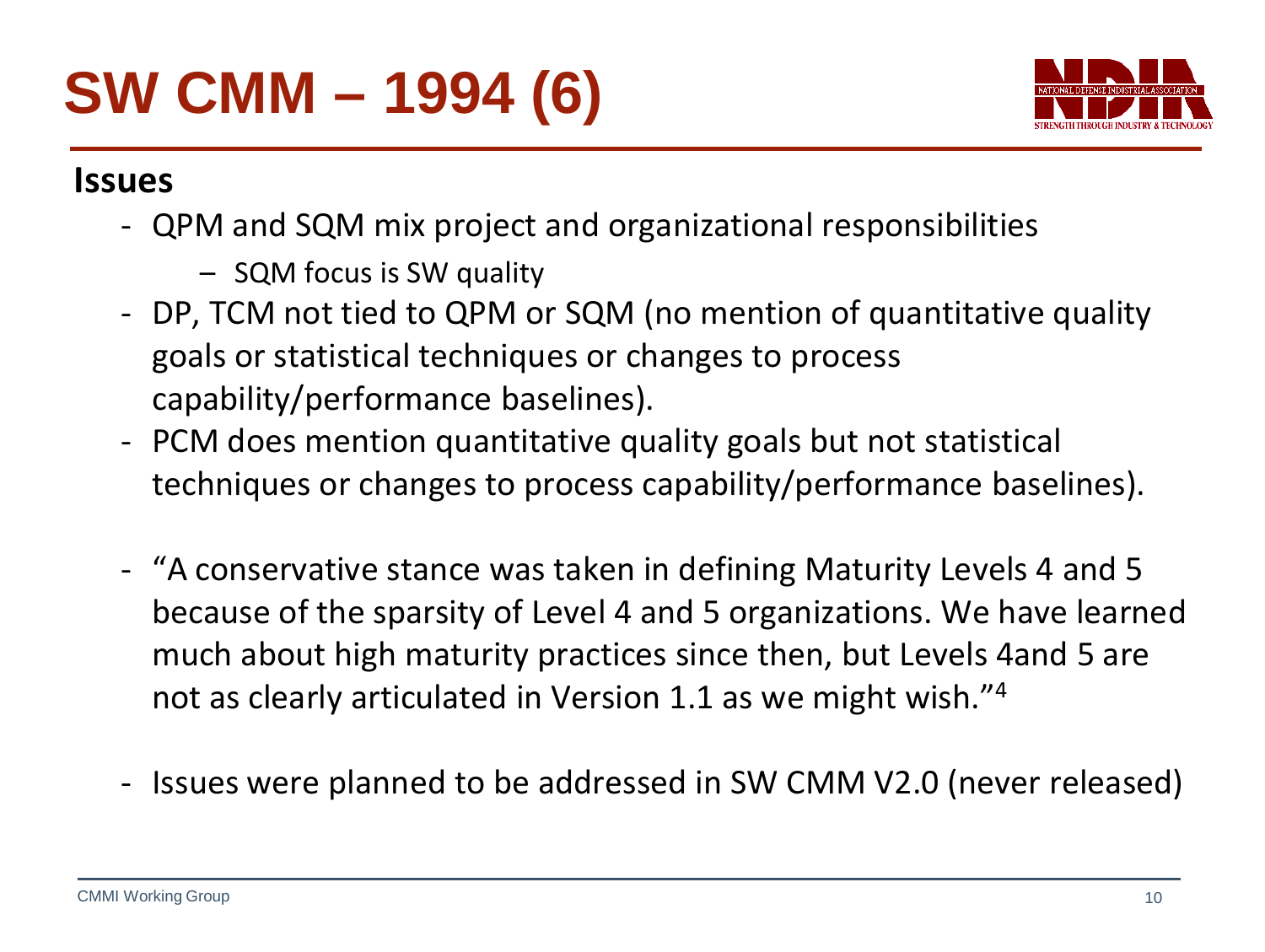# **CMMI V1.1 – 2001 (1)**



- **Major Changes**
	- More explicit connection between subprocesses, process performance measures and quality and process performance objectives
	- Much more detail on the "measurement and analytic techniques used to statistically manage the selected subprocesses" by high maturity organizations
		- Increased emphasis on understanding special and common causes of variation and stabilizing subprocess performance
		- Statistical management involves statistical thinking and **the correct use** of a variety of statistical techniques, such as run charts, control charts, confidence intervals, prediction intervals, and tests of hypotheses.
	- Composing the defined process using historical stability and capability data
	- Clarified distinction between project level high maturity and organizational high maturity by new process areas
	- Capability Levels 4 and 5 introduced with elaborations in the generic practices
	- Explicitly included of process performance models.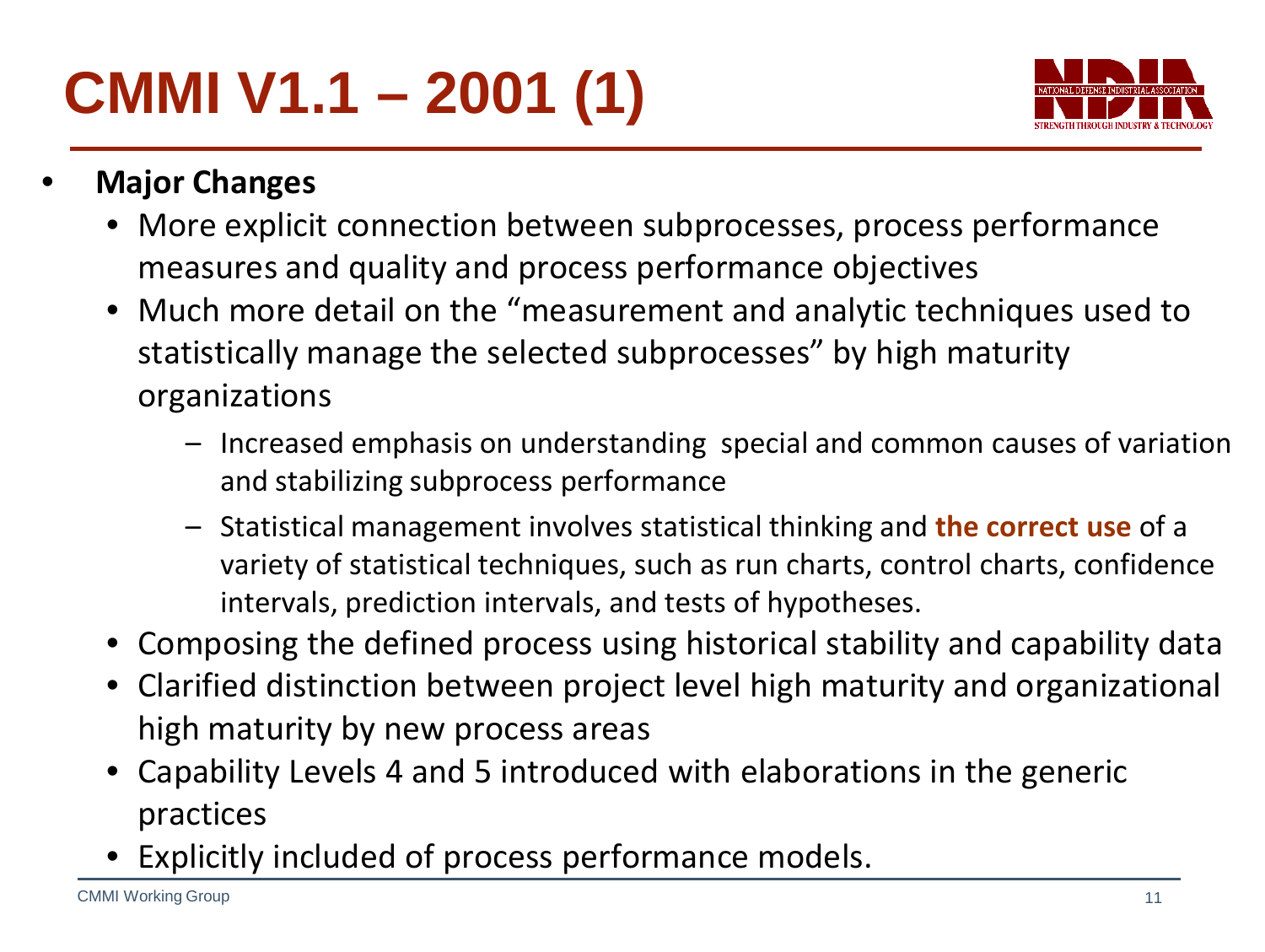



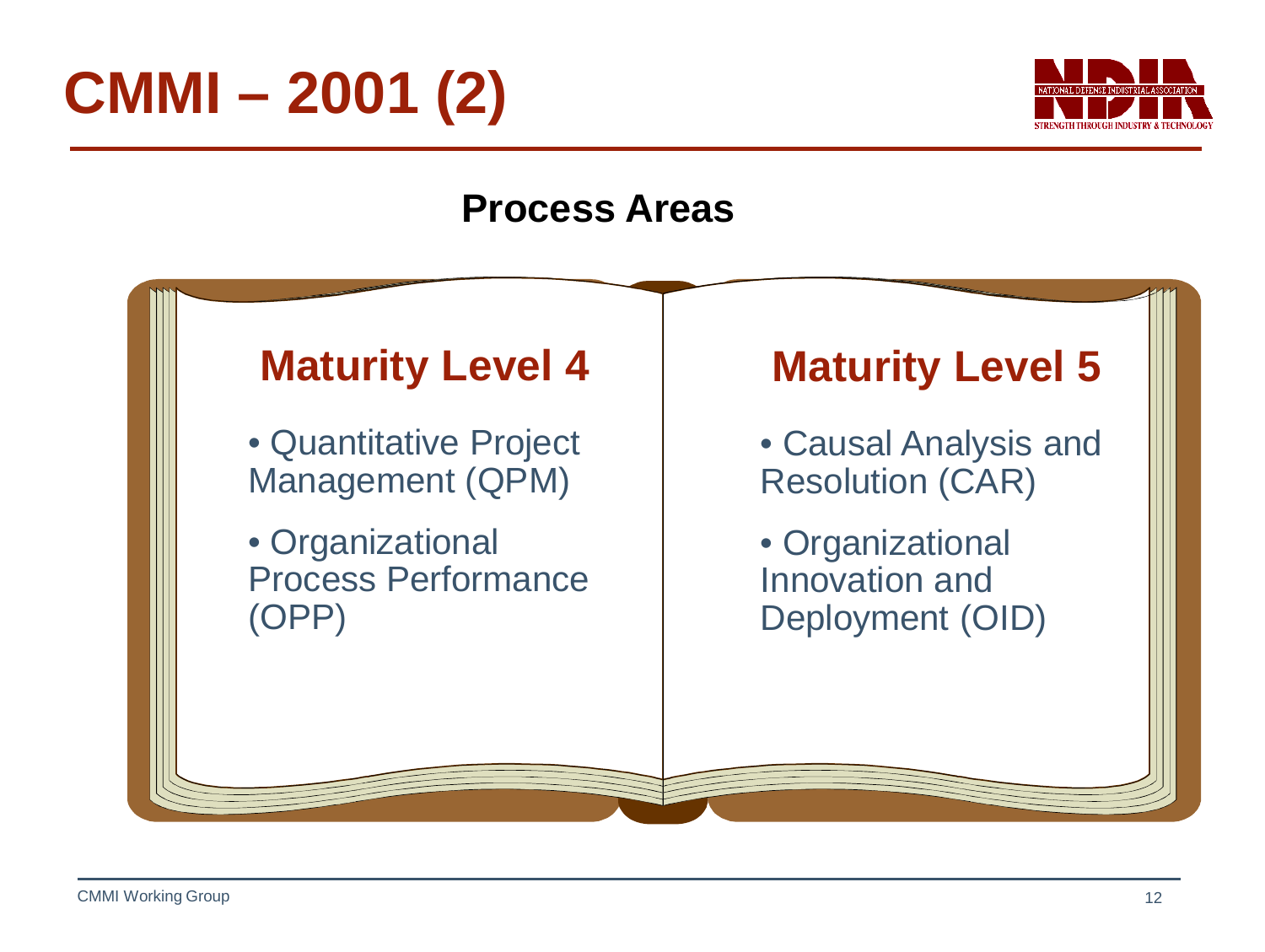## **CMMI V1.1 – 2001 (3)**



- OPP became organizational oriented, absorbing parts of SQM and parts of PCM related to defining organizational goals and measurement plans for software process performance.
- QPM became project oriented, changing from Quantitative Process Management to Quantitative Project Management
- DP evolved to CAR
	- − Emphasis slightly expanded to "defects and other problems".
	- − **"The informative material in this process area is written with the assumption that the specific practices are applied to a quantitatively managed process."5**
	- − Informative material makes connections to
		- − Performing CAR when a stable process is not meeting its quality and process performance objectives
		- − Evaluating the effects of a change by its impact on control charts
	- − References to stable process and common cause of variation included.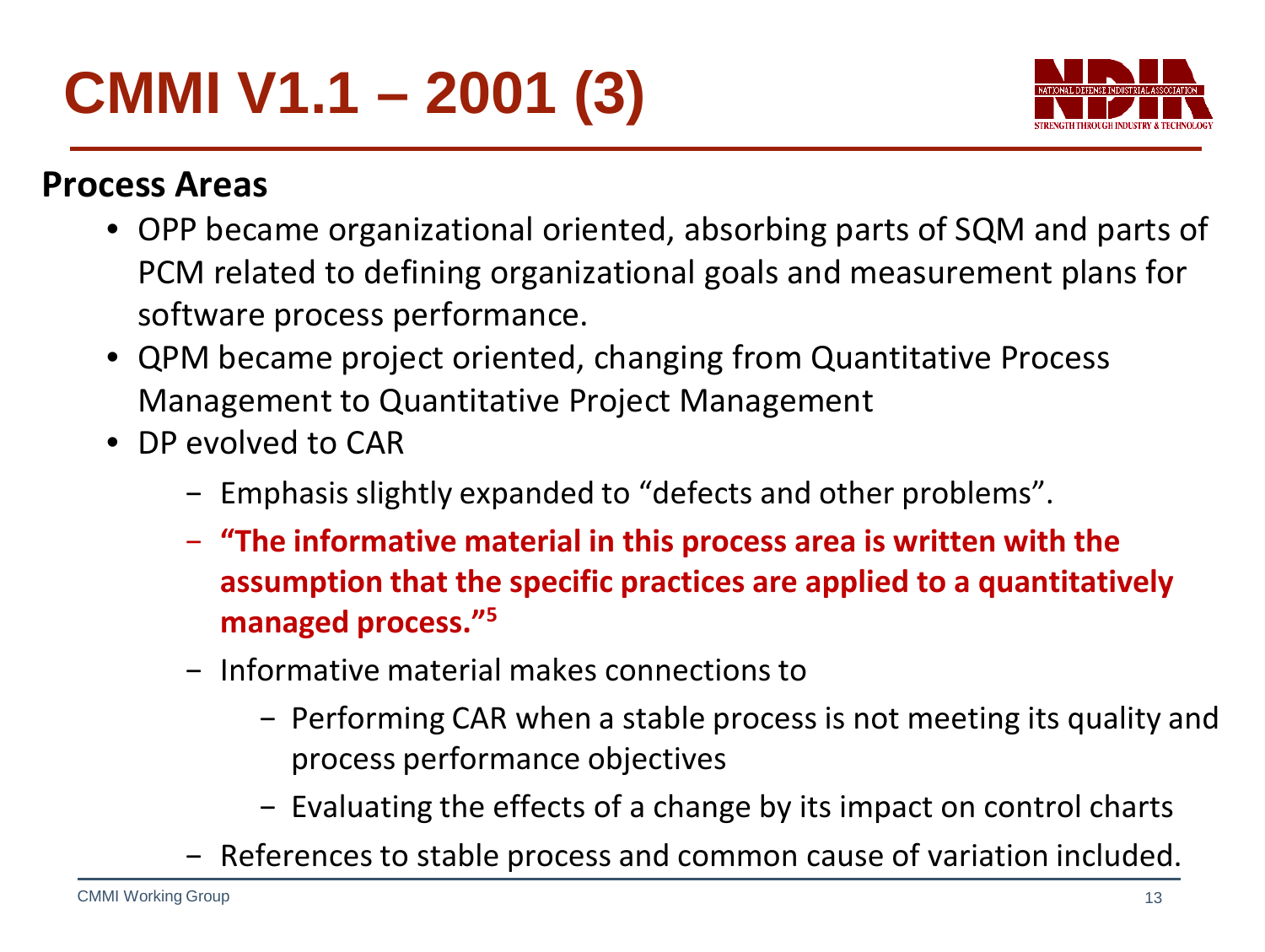## **CMMI V1.1 – 2001 (4)**



- OID
	- − Absorbed both process and technology changes from TCM and PCM
	- − Purpose statement **directly ties OID to improvements that support the org's quality and process performance objectives (QPPO)s as derived from the organization's business objectives**
	- − "The informative material in this process area is written with the assumption that the specific practices are applied to a quantitatively managed process."5
	- − **Includes use of process performance models** to analyze impact of process changes
	- − Discriminates between simple process improvements and innovative process improvements.
	- − Added a goal for deployment of improvements
	- − Describes measuring the impact of deployed improvements by analyzing progress towards achieving QPPOs, **but does not reference statistical techniques or changes to process performance baselines or control charts**.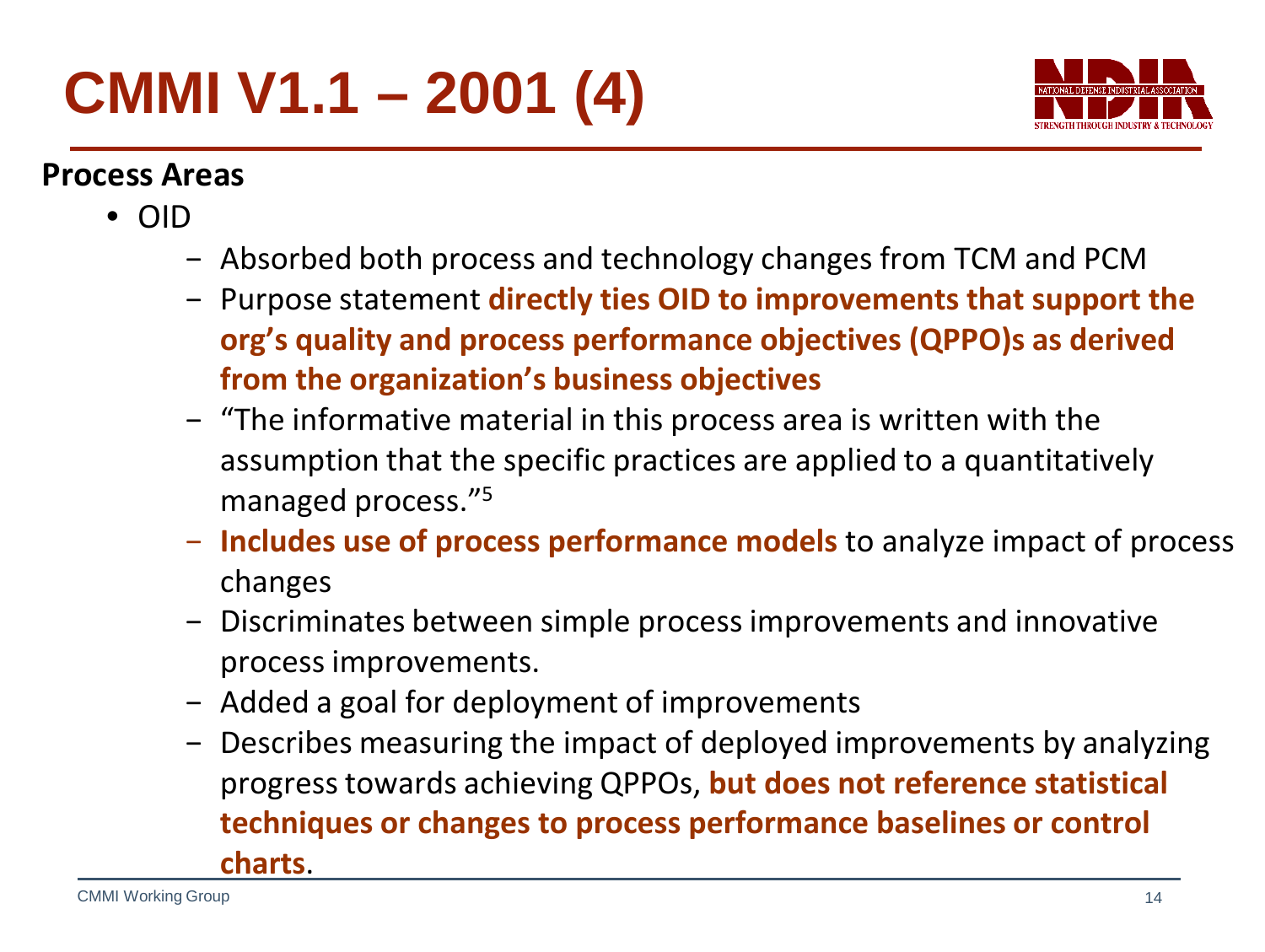## **CMMI V1.1 – 2001 (5)**



- **Terminology**
	- "Quality and process performance objectives" replaced "quantitative quality goals" and "goals for the performance of the project's defined process"
	- Subprocesses (defined components of a larger defined process) introduced
	- Process performance models introduced
	- "Process capability baseline" discarded in favor of process performance baseline
	- Defined statistically managed process, quantitatively managed process

#### • **Issues**

- Continued incorrect use of control charts
- Use of process performance models misinterpreted (cost models, deterministic defect models). Lack of acceptable examples in community.
- Excessive reliance by CMMI on informative material to convey high maturity principles
- Proliferation of organizations appraised to be high maturity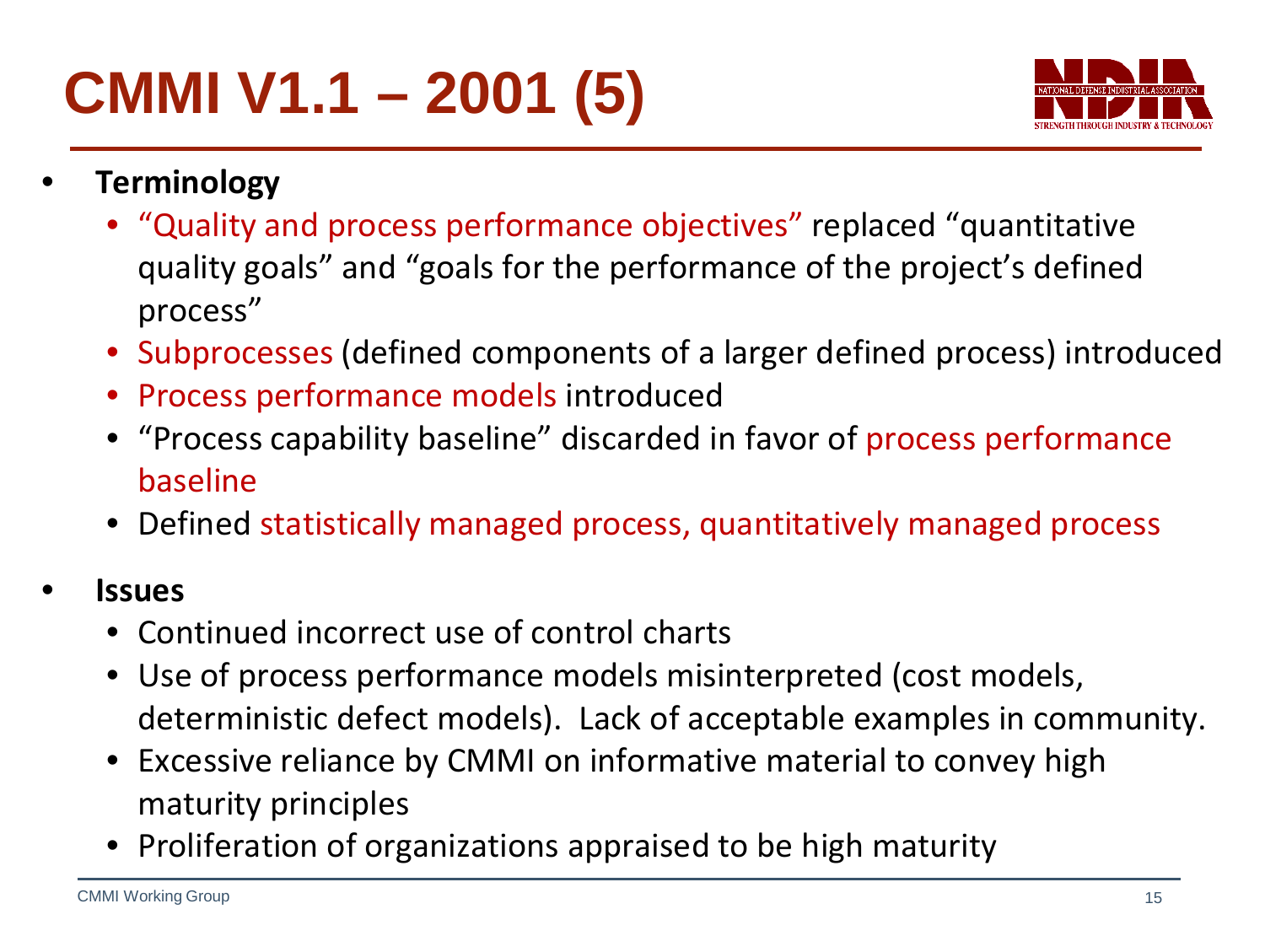## **CMMI V1.2 – 2006 (1)**



### **Major Changes**

• No major high maturity changes in the model

### **Process Areas**

• No new process areas

### **Terminology**

• No significant terminology changes

#### **Issues - Same as CMMI V1.1**

- Continued incorrect use of control charts
- Use of process performance models misinterpreted (cost models, deterministic defect models)
- Excessive reliance by CMMI on informative material to convey high maturity principles
- Proliferation of organizations appraised to be high maturity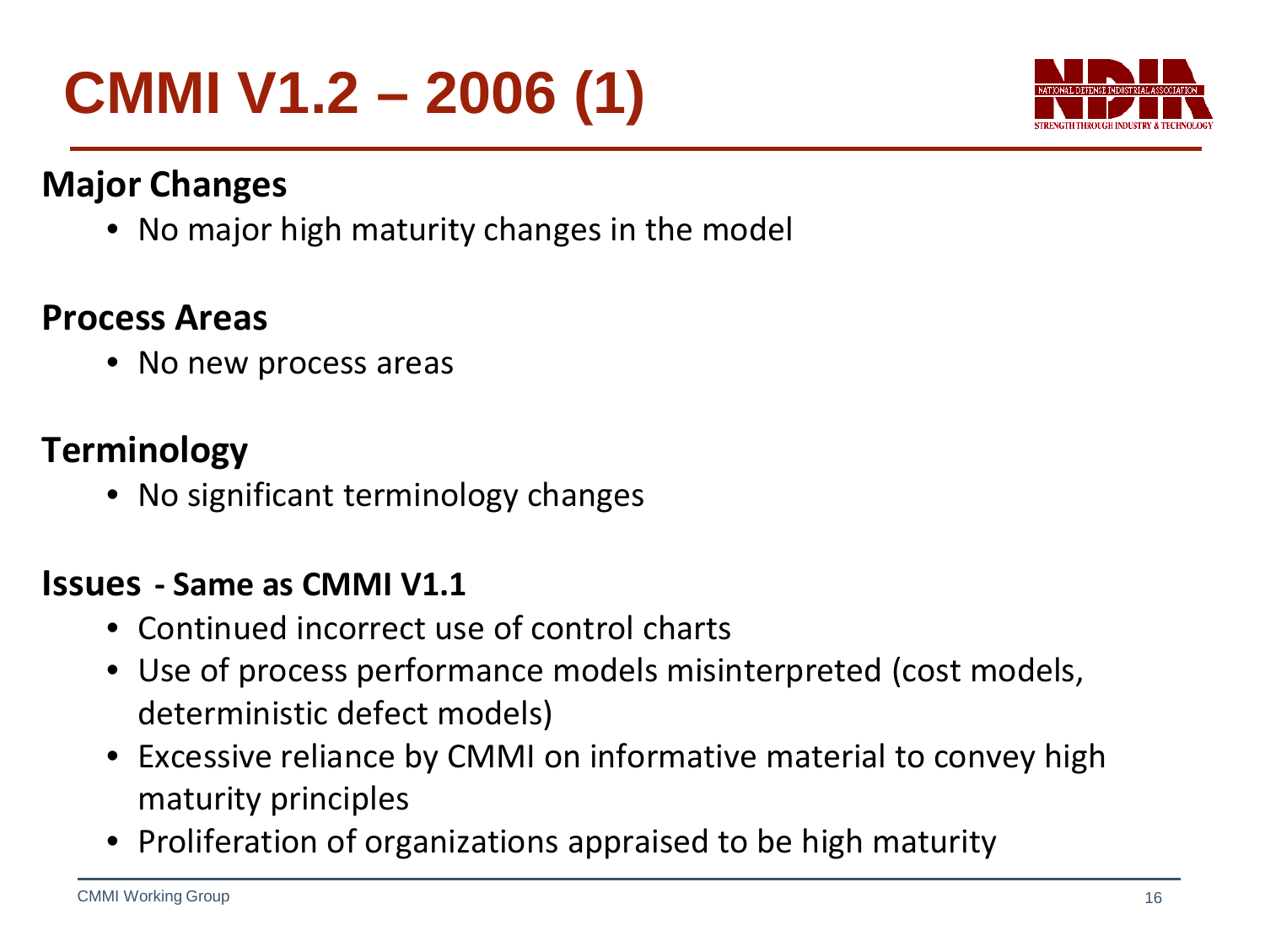## **CMMI V1.2 (2)**



Despite the stability of the high maturity process areas…



… a storm was brewing.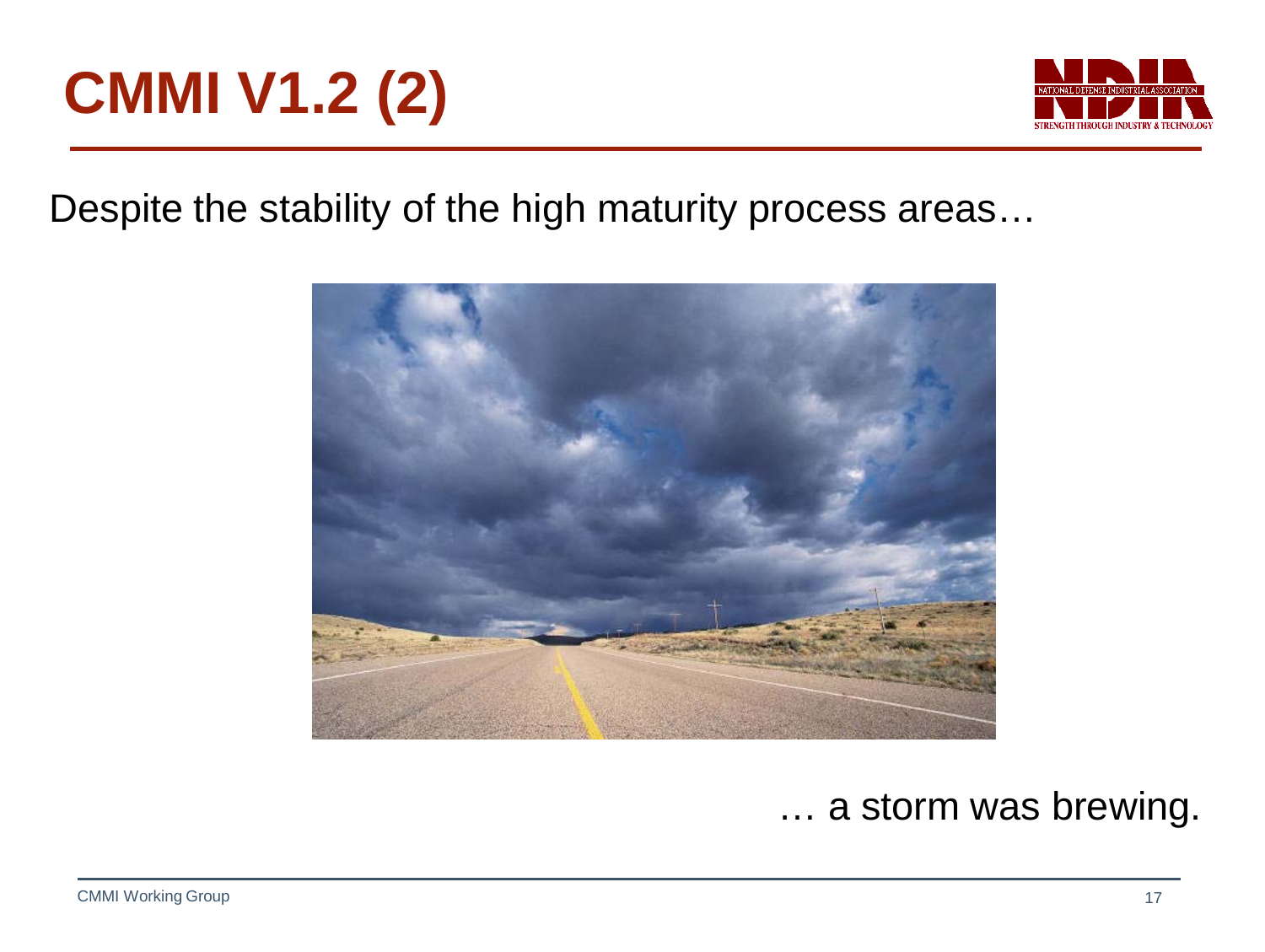# **CMMI V1.2 (3)**



As the percentage of organizations appraised at higher maturity continued to grow, customer dissatisfaction grew as well.

|                                                     | 3/2006 M.P.<br><b>SW CMM</b><br>$(2001-5)$ | 3/2007 M.P.<br>CMMI V1.1 |
|-----------------------------------------------------|--------------------------------------------|--------------------------|
| # appraisals<br>(cumulative<br>by model<br>version) | 1804                                       | 1712                     |
| not given                                           |                                            | 9.0%                     |
| ML <sub>1</sub>                                     | 5.7%                                       | 1.7%                     |
| ML <sub>2</sub>                                     | 39.6%                                      | 32.7%                    |
| ML <sub>3</sub>                                     | 37.4%                                      | 36.1%                    |
| ML 4                                                | 7.6%                                       | 4.2%                     |
| ML <sub>5</sub>                                     | 9.8%                                       | 16.4%                    |
| $ML4 + ML5$                                         | 17.4%                                      | 20.6%                    |

"We have five maturity levels. We know three of them work."

Mark Schaeffer Office of the Under Secretary of Defense NDIA CMMI Technology Conference, 2007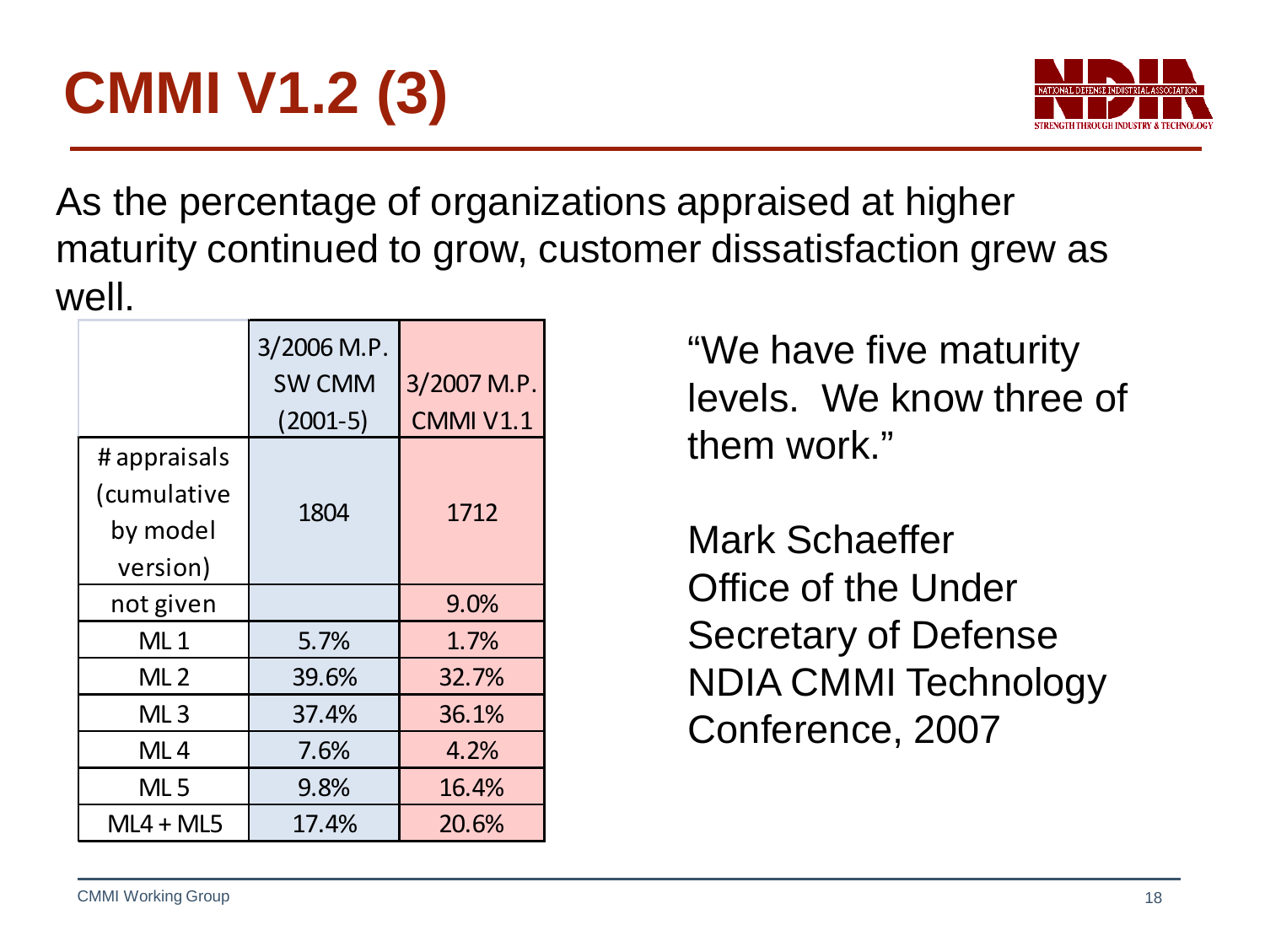## **CMMI V1.2 (4)**



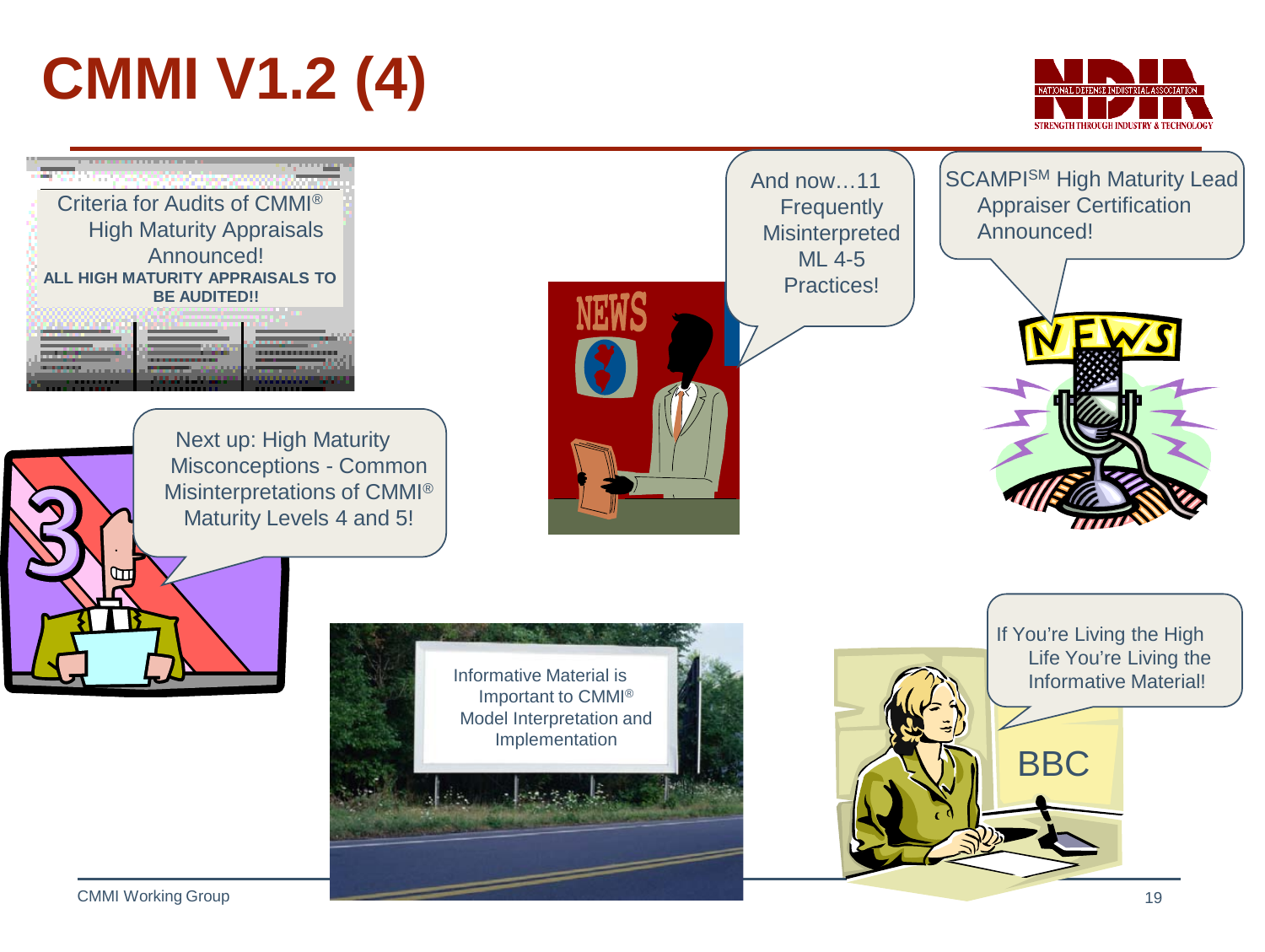## **CMMI V1.3 – 2010 (1)**



**The primary intent of this release was to "fix High Maturity" and ensure model "requirements" defined in other documents (Quality audit criteria, healthy ingredients and other presentations, Understanding CMMI High Maturity Practices training) were incorporated into the HM PAs at the goal/practice level (required/expected rather than informative).**

### • **Other Significant Changes across PAs**

- − CL 4 and CL 5 removed, as the full rigor of the HM PAs are needed for HM, and cannot be captured in a few generic practices.
- − Clarifying the expectation that Level 5 PAs apply to data that is quantitatively managed (Level 4).
- − Continued emphasis on business goals and objectives as the starting point for HM activities
- − Ability to create PPMs at not only the organization but also the project level.
- − Bolstered glossary definitions to support goal and practice statements

### • **Changes in CMMI V1.3 were clarification-oriented, not philosophical**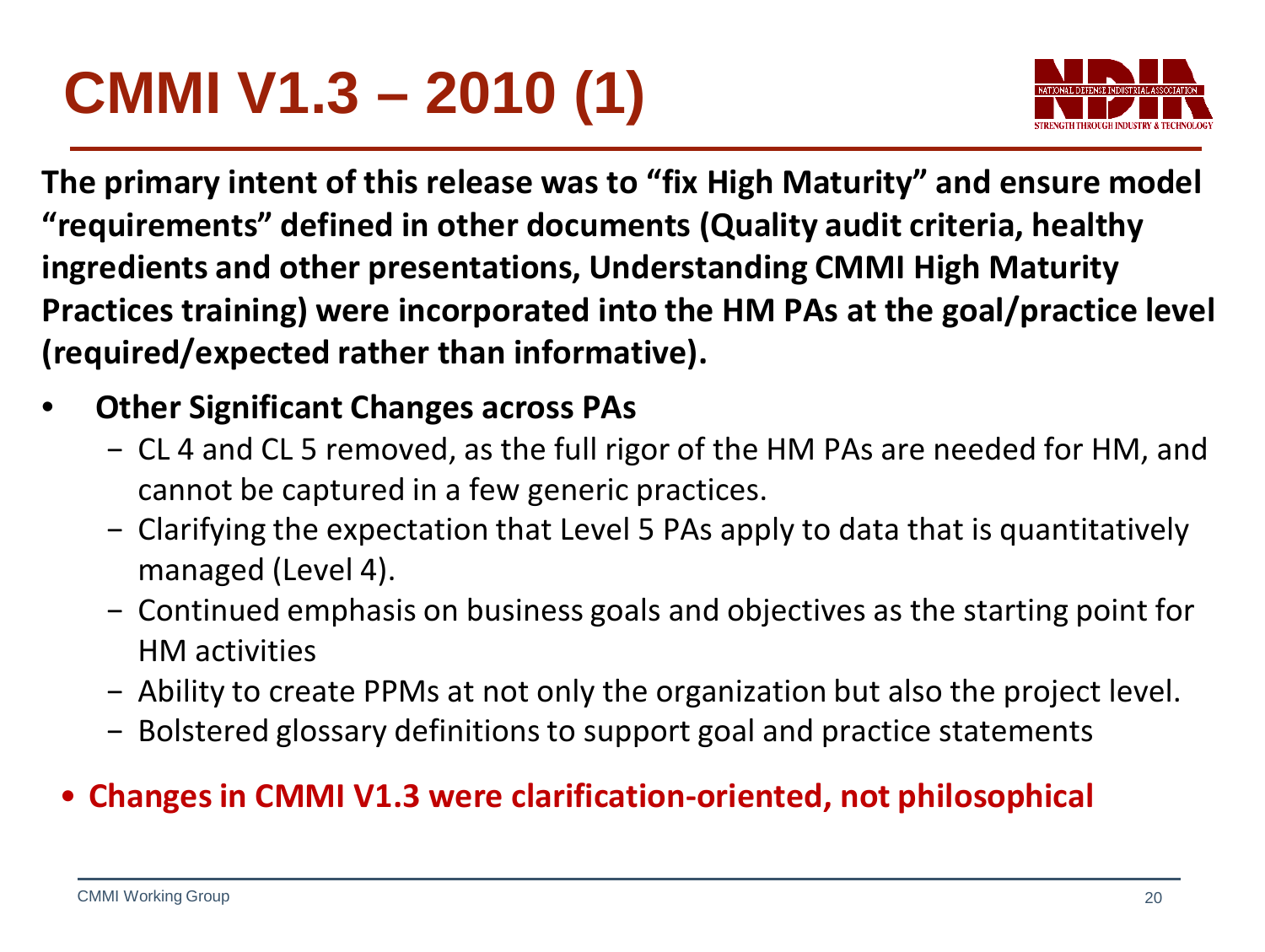## **CMMI V1.3 – 2010 (2)**



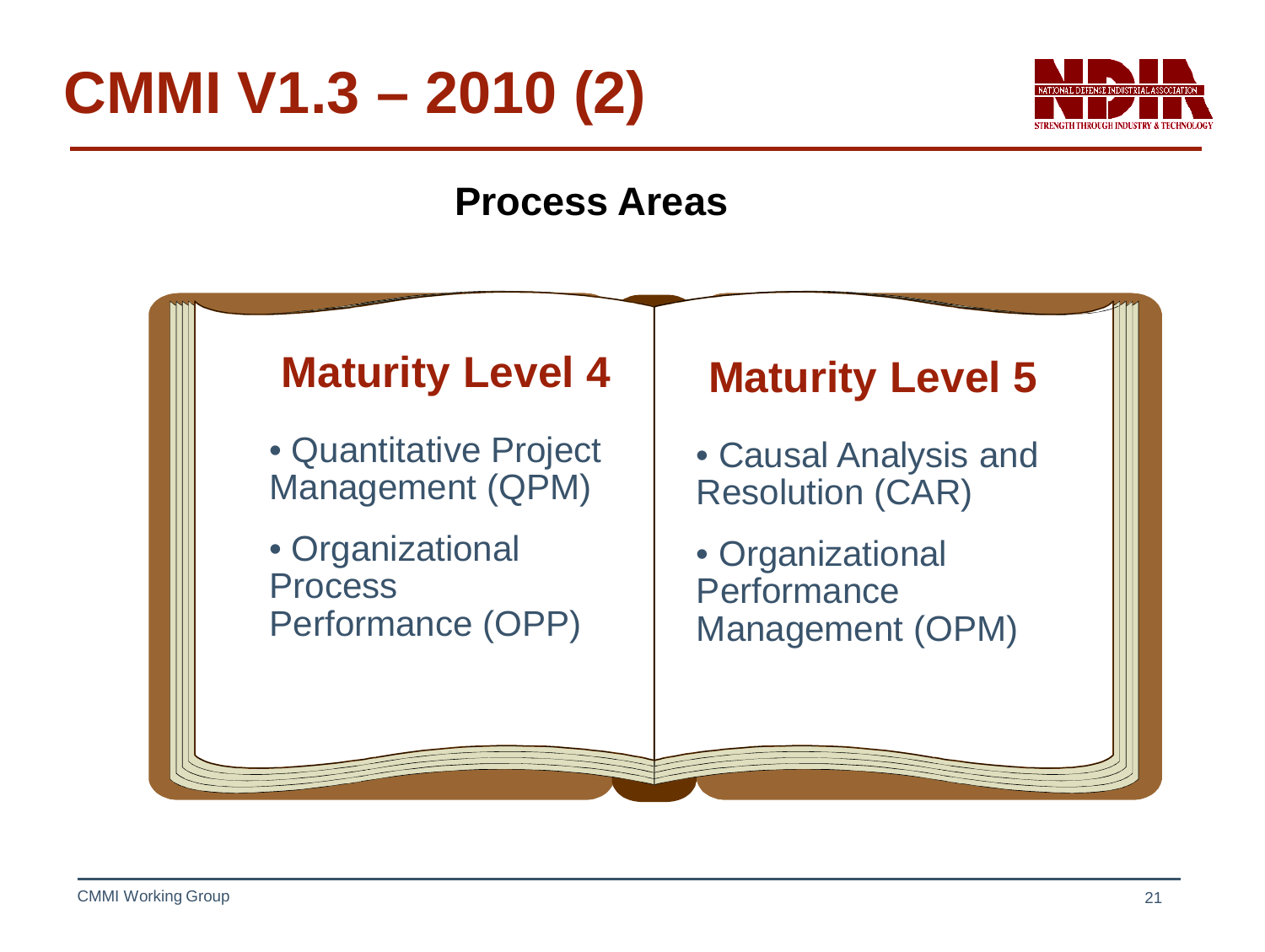## **CMMI V1.3 – 2010 (3)**



- QPM
	- − Reformatting QPM to align to the structure found in many PAs planning in Goal 1, execution based on the plan in subsequent goals.
	- − Adding a practice to perform root cause analysis in QPM
- OPP
	- − Adding emphasis at the practice level on analyzing process performance data, rather than just establishing and maintaining process performance baselines and models.
- OPM
	- − Evolution of OID to OPM ensuring the impact of quantitative management is used to understand and manage business performance, and using the process performance data to maintain the quantitative business objectives that were introduced in OPP.
	- − Moving from the distinction between "incremental and innovative" and "process and technology" improvements at the practice level to just "improvements".
	- − Updating the practices to include validation of process improvements, rather than the emphasis on piloting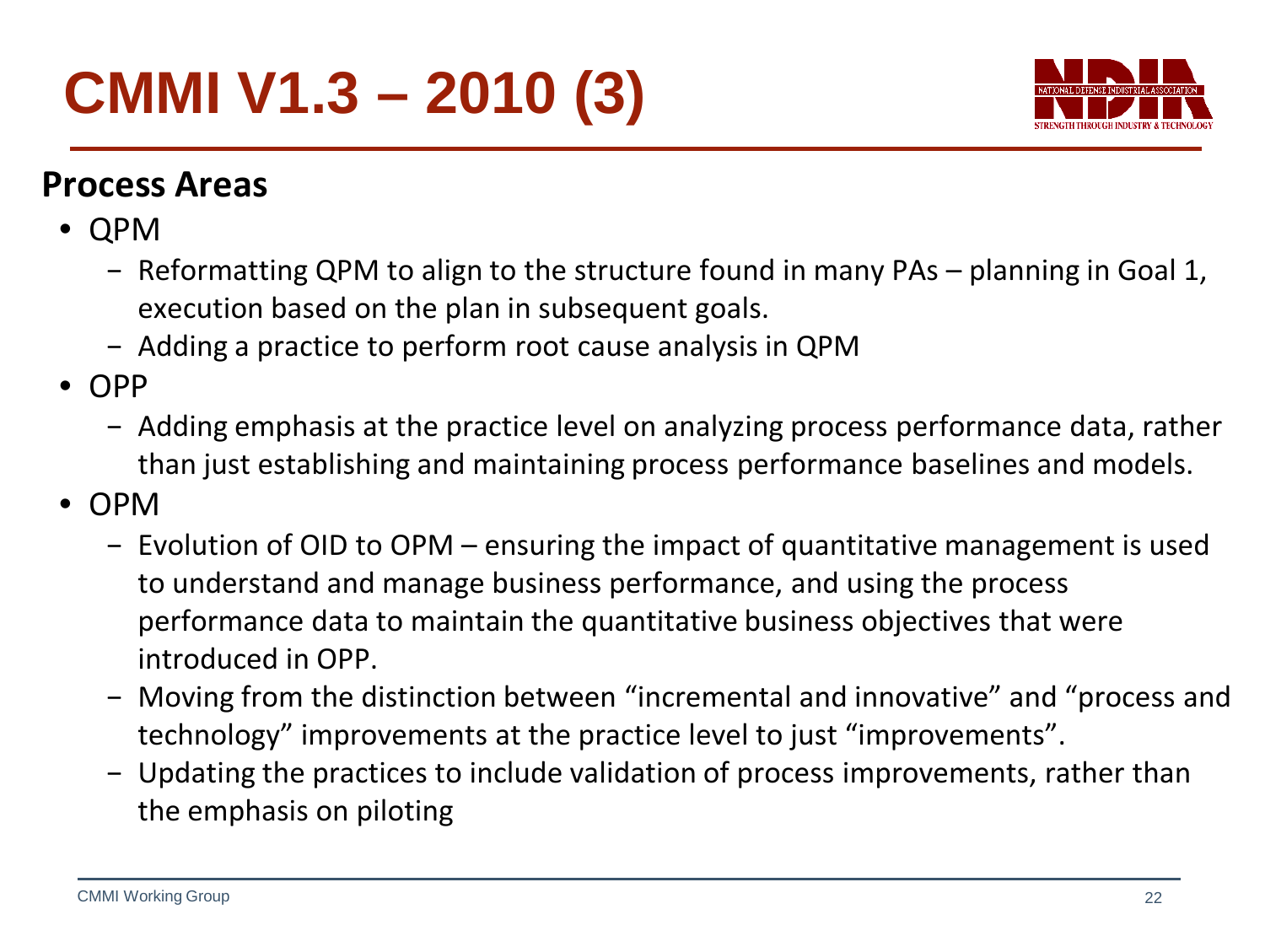# **CMMI V1.3 – 2010 (4)**



- CAR
	- − Replacing "defects and other problems" with "outcomes", allowing the potential to use CAR to understand the root cause of positive as well as negative outcomes.

### **Terminology**

- − **Moving away from defining the difference between Level 4 and Level 5 as special cause vs. common cause.**
- − Reduced emphasis on "statistical techniques" move to "statistical and other quantitative techniques", and including the definition of "statistical and other quantitative techniques" in the glossary
- − Updated definition of Process Performance Models in the glossary, including the "healthy ingredients":
- − Description of relationships among the measureable attributes of one or more processes or work products that is developed from historical process performance data and is used to predict future performance
- One or more of the measureable attributes represent controllable inputs tied to a subprocess to enable performance of ―what-if analyses for planning, dynamic re-planning, and problem resolution. Process performance models include statistical, probabilistic and simulation based models that predict interim or final results by connecting past performance with future outcomes. They model the variation of the factors, and provide insight into the expected range and variation of predicted results. A process performance model can be a

collection of models that (when combined) meet the criteria of a process performance model.

#### **Issues**

#### CMMI Working Group 23 − Is the current definition of process performance models too prescriptive?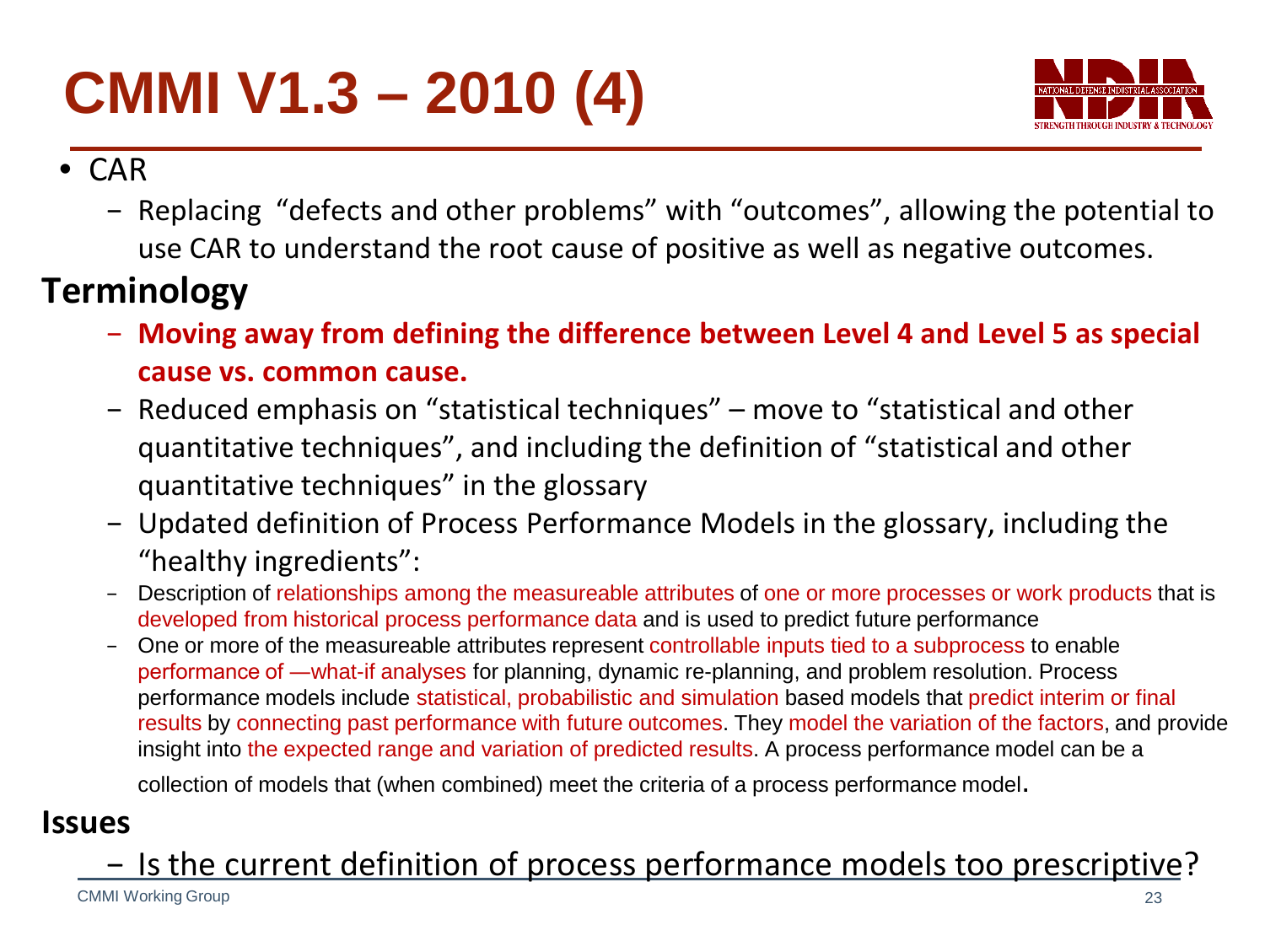## **CMMI V1.3 (5)**





### Have the CMMI V1.3 changes made a difference?

|                 | 3/2006 M.P. |           |           |                                                                                                 |                  |                  |                  |                  |                  |                  |                         |
|-----------------|-------------|-----------|-----------|-------------------------------------------------------------------------------------------------|------------------|------------------|------------------|------------------|------------------|------------------|-------------------------|
|                 | SW CMM      |           |           | 3/2007 M.P. 9/2007 M.P. 3/2008 M.P. 9/2008 M.P. 3/2009 M.P. 9/2009 M.P. 3/2010 M.P. 9/2010 M.P. |                  |                  |                  |                  |                  |                  | 3/2011 M.P. 9/2012 CMMI |
|                 | (2001-5)    | CMMI V1.1 | CMMI V1.2 | <b>CMMI V1.2</b>                                                                                | <b>CMMI V1.2</b> | <b>CMMI V1.2</b> | <b>CMMI V1.2</b> | <b>CMMI V1.2</b> | <b>CMMI V1.2</b> | <b>CMMI V1.2</b> | $V1.3$ (PARS)           |
| # appraisals    |             |           |           |                                                                                                 |                  |                  |                  |                  |                  |                  |                         |
| (cumulative     |             |           |           |                                                                                                 |                  |                  |                  |                  |                  |                  |                         |
| by model        | 1804        | 1712      | 100       | 545                                                                                             | 958              | 1500             | 2053             | 2753             | 3284             | 3798             | 1281                    |
| version)        |             |           |           |                                                                                                 |                  |                  |                  |                  |                  |                  |                         |
| not given       |             | 9.0%      | 11.0%     | 6.6%                                                                                            | 6.2%             | 5.8%             | 5.0%             | 4.7%             | 4.5%             | 4.2%             | 0.8%                    |
| ML1             | 5.7%        | 1.7%      | 2.0%      | 1.5%                                                                                            | 1.1%             | 0.8%             | 0.6%             | 0.5%             | 0.4%             | 0.4%             | 1.0%                    |
| ML <sub>2</sub> | 39.6%       | 32.7%     | 40.0%     | 33.6%                                                                                           | 32.0%            | 28.5%            | 27.1%            | 25.2%            | 24.5%            | 23.7%            | 22.3%                   |
| ML3             | 37.4%       | 36.1%     | 37.0%     | 43.8%                                                                                           | 53.1%            | 58.3%            | 61.1%            | 63.0%            | 63.9%            | 64.8%            | 68.8%                   |
| ML4             | 7.6%        | 4.2%      | 1.0%      | 0.7%                                                                                            | 0.7%             | 1.0%             | 1.1%             | 1.3%             | 1.7%             | 1.7%             | 1.4%                    |
| ML 5            | 9.8%        | 16.4%     | 9.0%      | 9.4%                                                                                            | 6.8%             | 5.6%             | 5.0%             | 5.2%             | 5.0%             | 5.2%             | 7.0%                    |
| ML4C+MWIL5/Vo   | 17.4%       | 20.6%     | 10.0%     | 10.1%                                                                                           | 7.5%             | 6.6%             | 6.1%             | 6.5%             | 6.7%             | 6.9%             | 8.5%                    |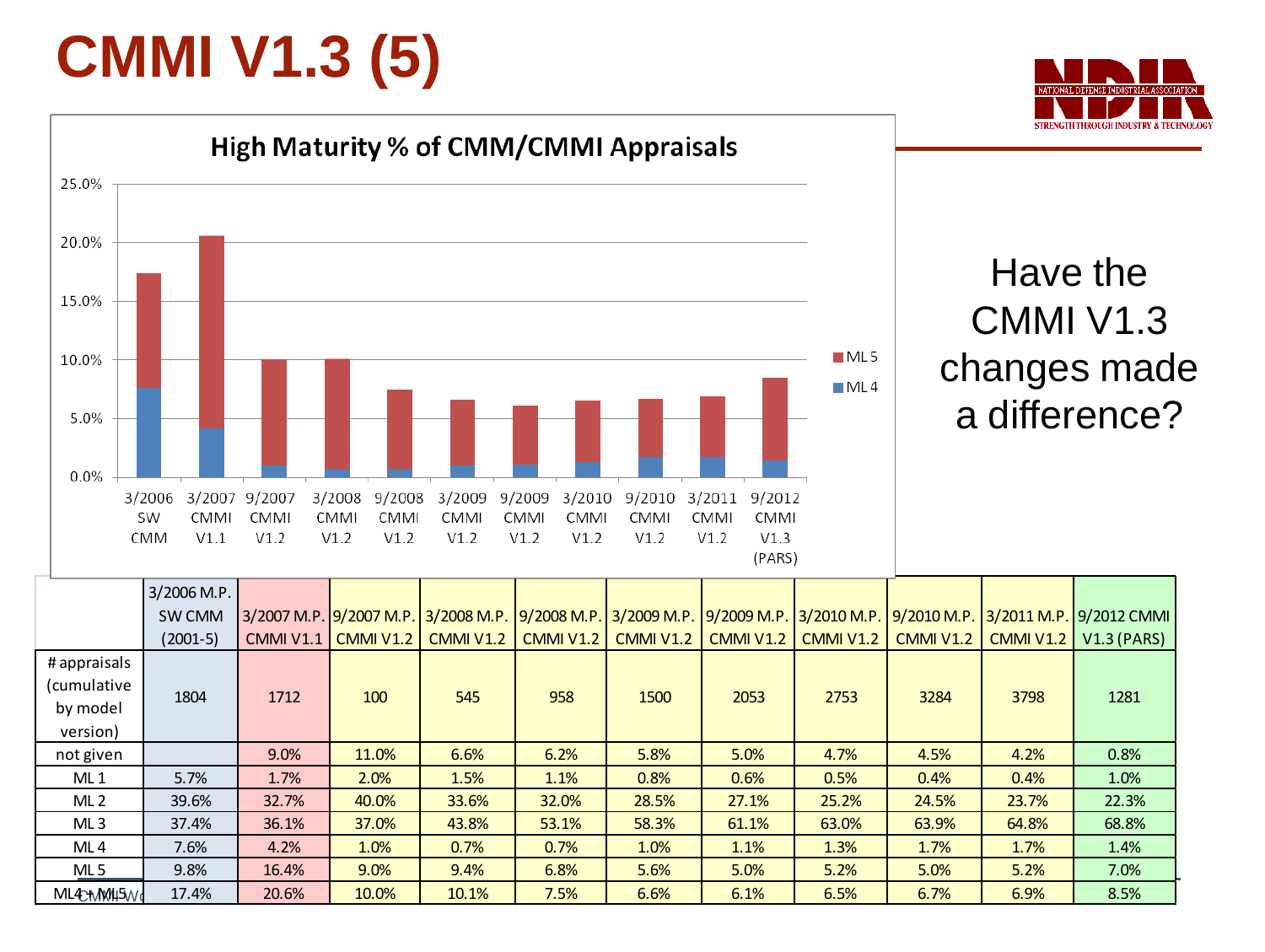## **The Future of High Maturity**



- **More focus on performance results**
- **Widen the aperture of what constitutes a process performance model**
	- Statistically-based models and tools that provide increased performance towards business objectives may not always display ALL the "essential ingredients" of the current PPM definition
		- Use of Design of Experiments and combinatorial design methods to optimize test plans
		- Statistically-based cost estimation techniques
	- Do organizations feel that in addition to performance models that add value, they also must produce models that satisfy the healthy ingredients to be appraised High Maturity, but potentially add little business value?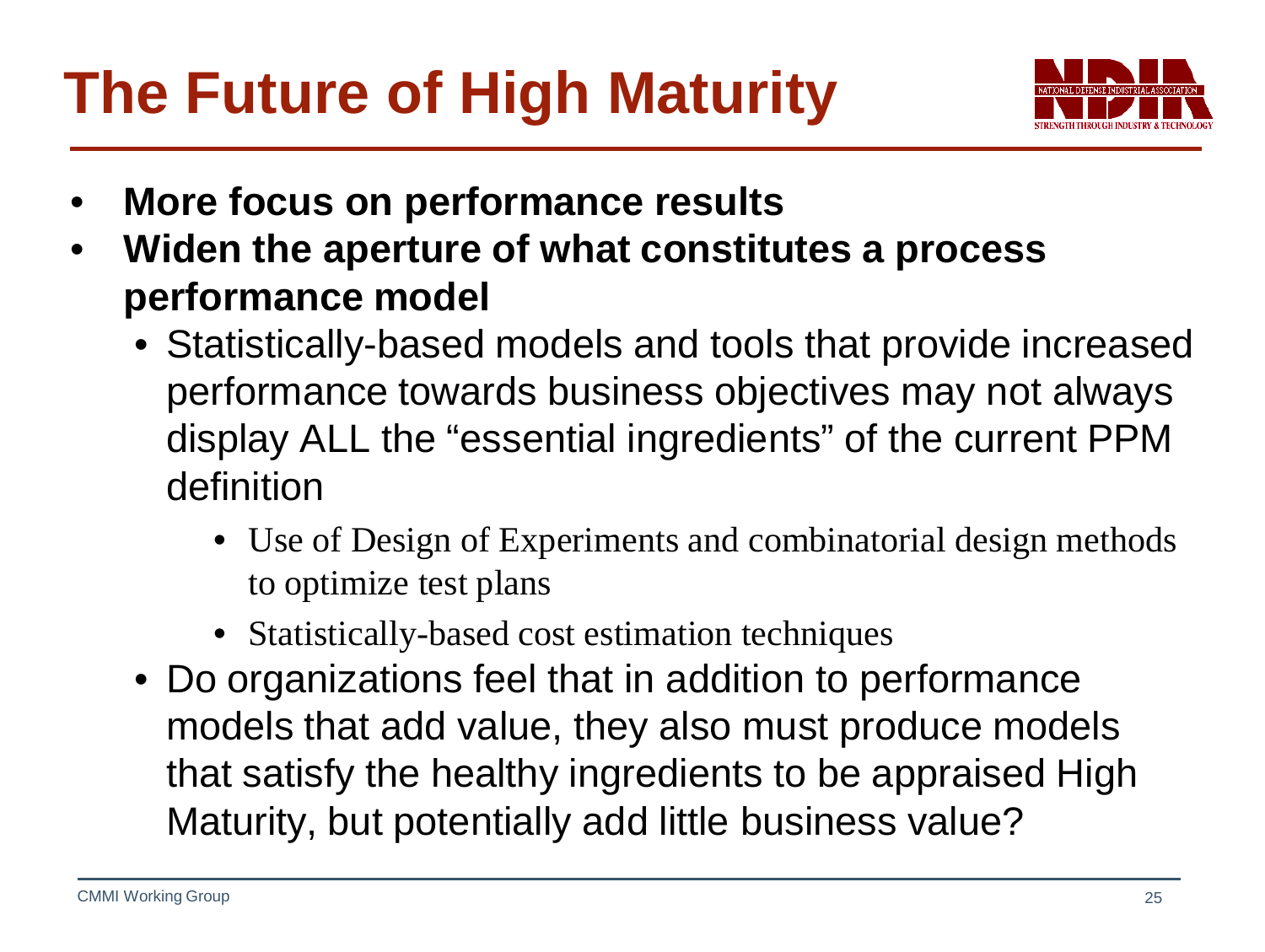



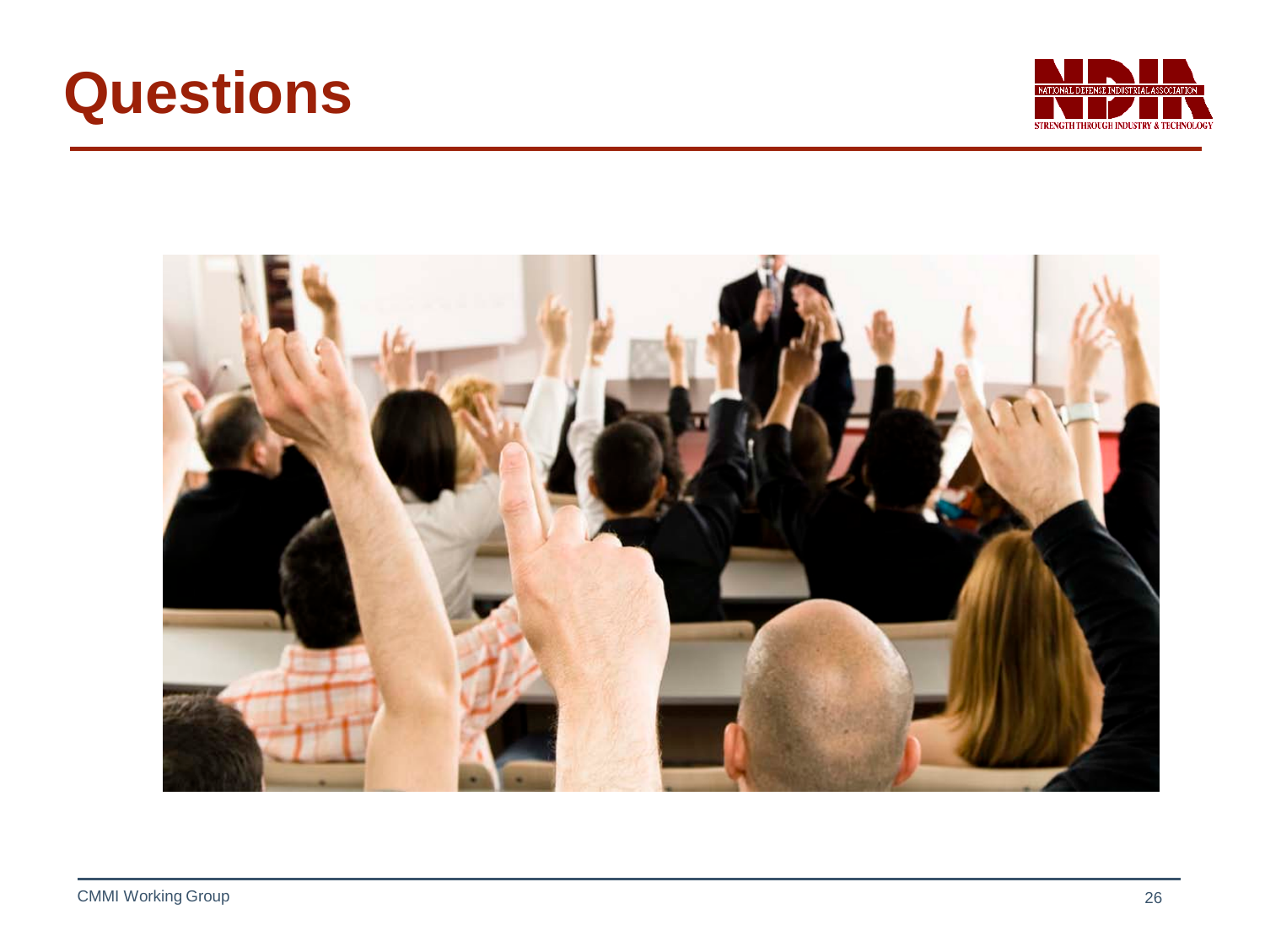

- **1. Paulk, Mark C., et al.,** *The Capability Maturity Model: Guidelines for Improving the Software Process,* **Addison-Wesley, Reading, MA, 1995.**
- **2. Humphrey, Watts,** *Managing the Software Process,* **Addison-Wesley, Reading, MA, 1989.**
- **3. Paulk, Mark C. and Putnam, David, "***Assessing a Level 5 Organization",* **CrossTalk: The Journal of Defense Software Engineering, May 1999, pp. 21-27.**
- **4. Paulk, Mark C.; Goldenson, Dennis; and White, David M.,** *"The 1999 Survey of High Maturity Organizations"***, Software Engineering Institute***,* **2000, CMU/SEI-2000-SR-002***.*
- **5. CMMI® Models and Reports, <http://www.sei.cmu.edu/cmmi/models/>**